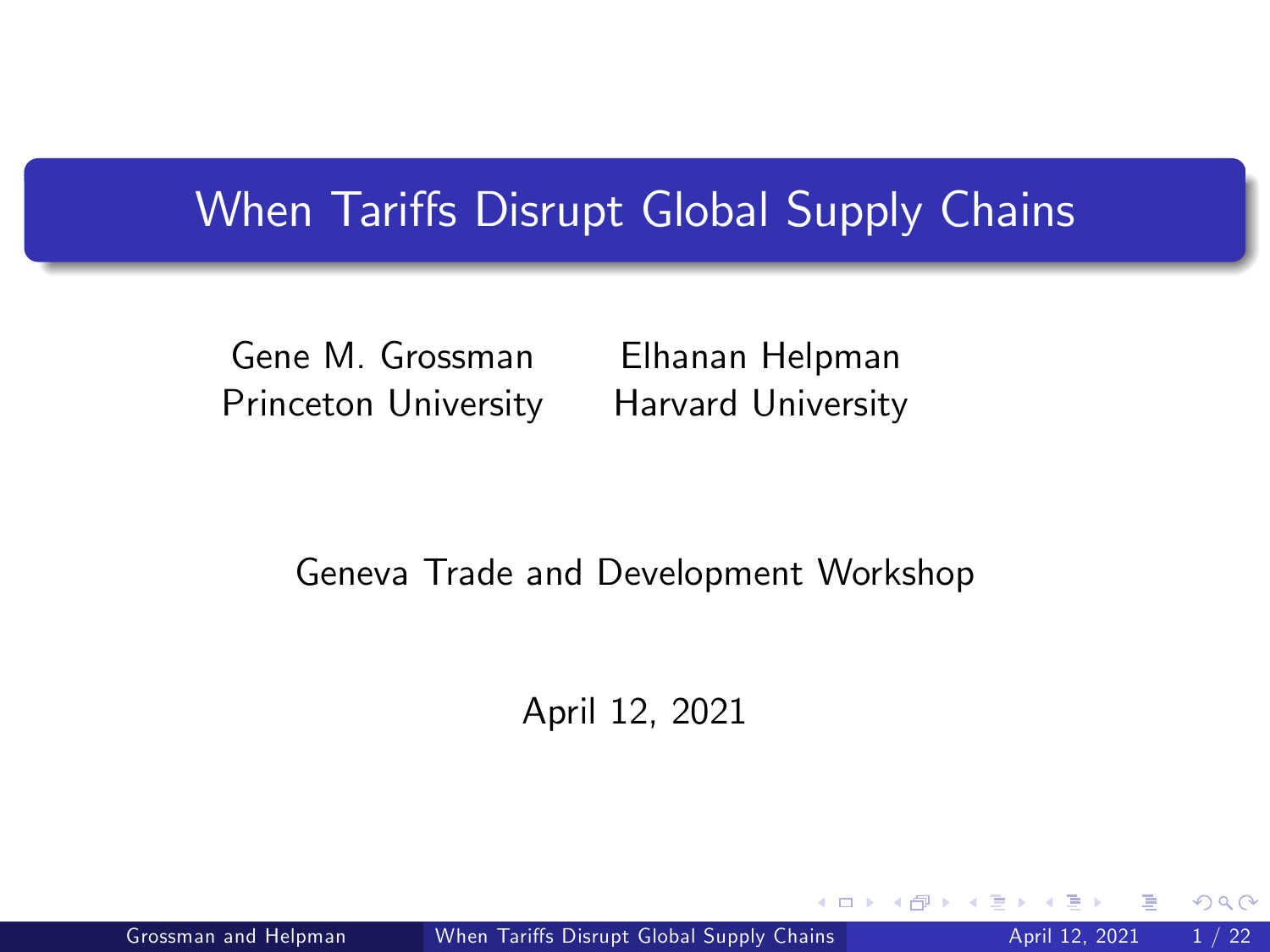## **Motivation**

- Intermediate inputs comprise as much as  $2/3^{rds}$  of world trade
	- Some inputs purchased on anonymous world markets
	- Many transactions take place within global supply chains
- Distinctive features of global supply chains (WDR 2020)
	- Made possible by fragmentation of production processes
	- Impose non-trivial search costs
	- Require matching of compatible partners
	- Often involve relationship-specific investments
	- Often governed by incomplete contracts with frequent renegotiation
	- Typically observe many durable relationships ("stickiness")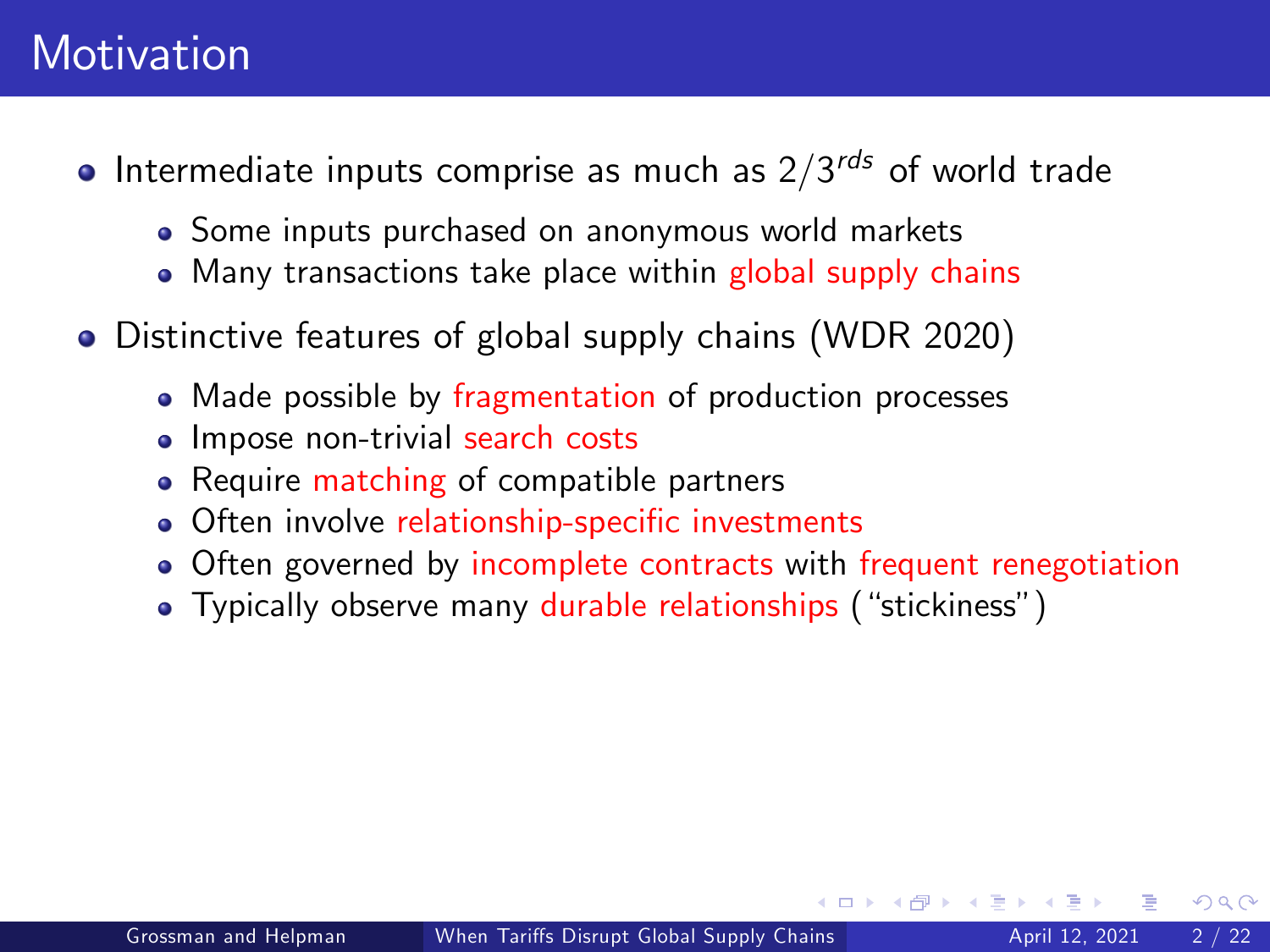## **Motivation**

- Intermediate inputs comprise as much as  $2/3^{rds}$  of world trade
	- Some inputs purchased on anonymous world markets
	- Many transactions take place within global supply chains
- Distinctive features of global supply chains (WDR 2020)
	- Made possible by fragmentation of production processes
	- Impose non-trivial search costs
	- Require matching of compatible partners
	- Often involve relationship-specific investments
	- Often governed by incomplete contracts with frequent renegotiation
	- Typically observe many durable relationships ("stickiness")
- **•** Burgeoning literature on supply chains addresses:
	- Participation; Geography of international sourcing; Implications for productivity and market structure; Persistence and significance of sparse firm-to-firm networks
	- $\bullet$  Little on how trade policy might impact/reorganize global supply chains

 $QQ$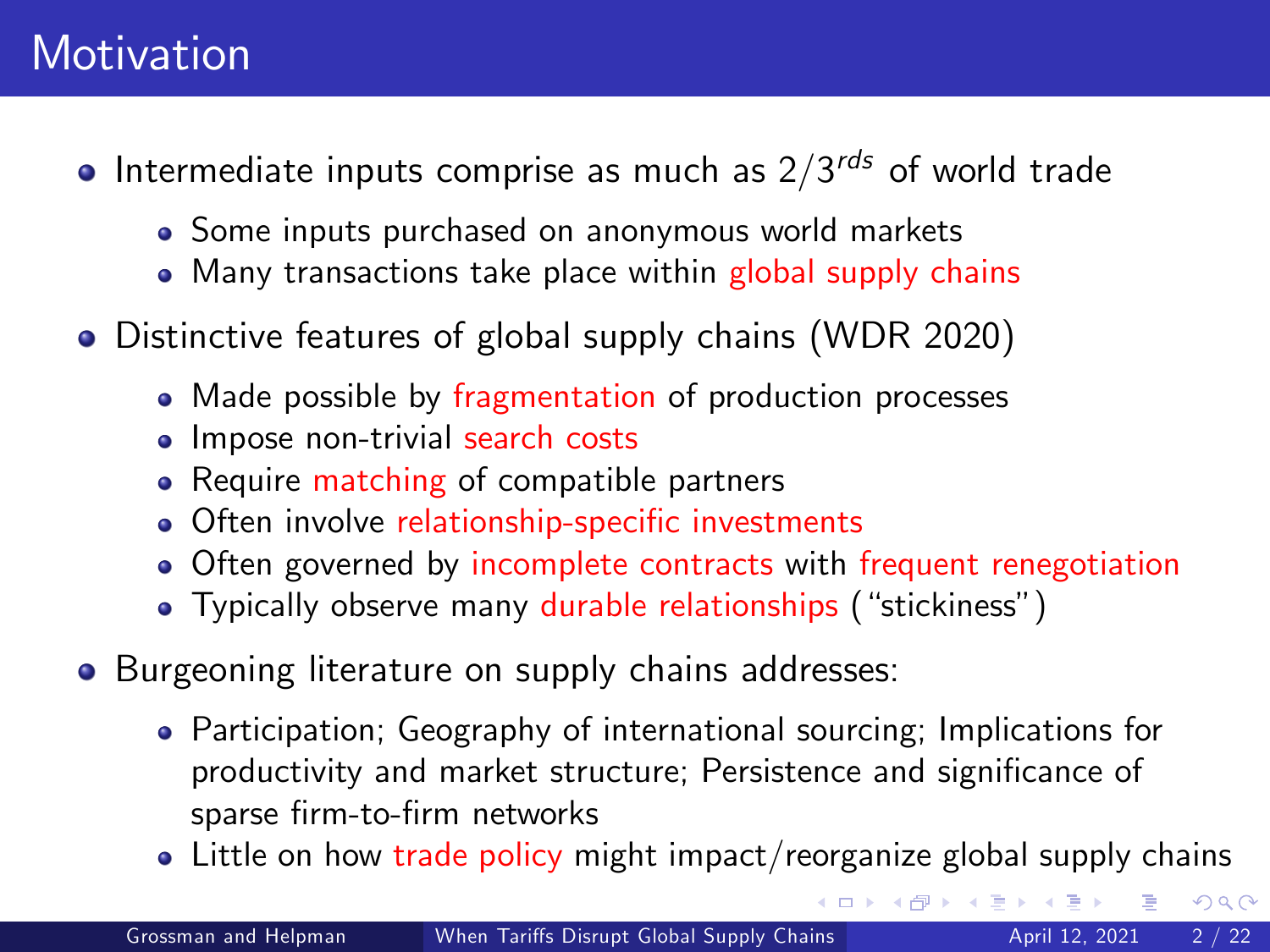## Trade Policy vis-à-vis Intermediate Goods

• Pre 2018, trade barriers notably escalated

- MFN tariffs in G20 countries 70-75% higher on final goods than on intermediates (Bown and Crowley, 2018)
- We calculate: US average applied tariffs 2010-2017 on consumption goods more than 4x as high as on intermediates
- $\bullet$  Wtd-average applied tariff on intermediate goods only  $0.9\%$  in 2017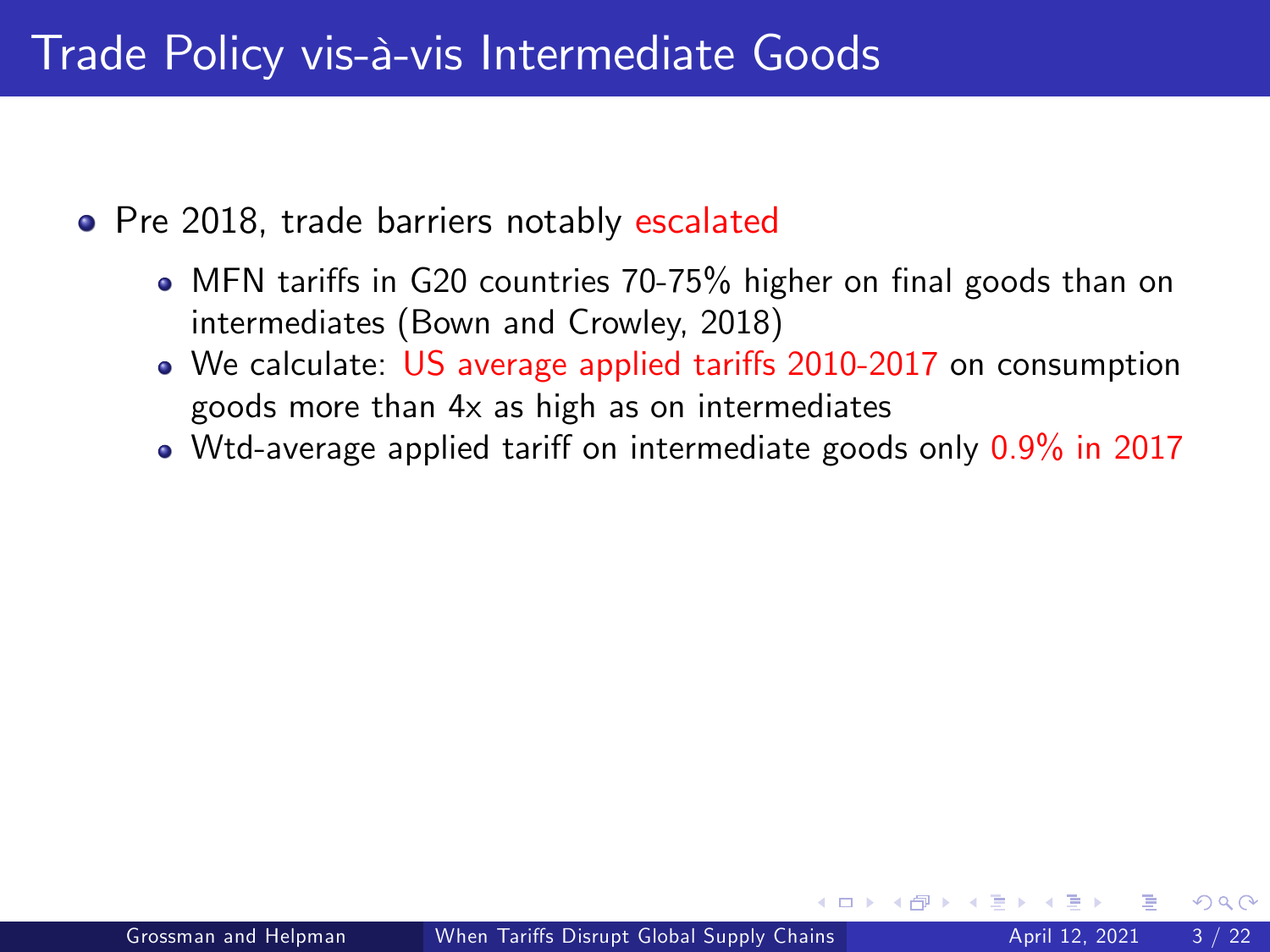• Pre 2018, trade barriers notably escalated

- MFN tariffs in G20 countries 70-75% higher on final goods than on intermediates (Bown and Crowley, 2018)
- We calculate: US average applied tariffs 2010-2017 on consumption goods more than 4x as high as on intermediates
- $\bullet$  Wtd-average applied tariff on intermediate goods only 0.9% in 2017
- History changes course: The Trump tariffs
	- By September 2018, 82% of intermediates from China covered, but only 29% of consumer goods (Bown)
	- Under Phase One deal, 93% of intermediates covered by special tariffs (Bown)
	- We calculate average applied tariffs on imports of consumer goods and intermediate goods from China: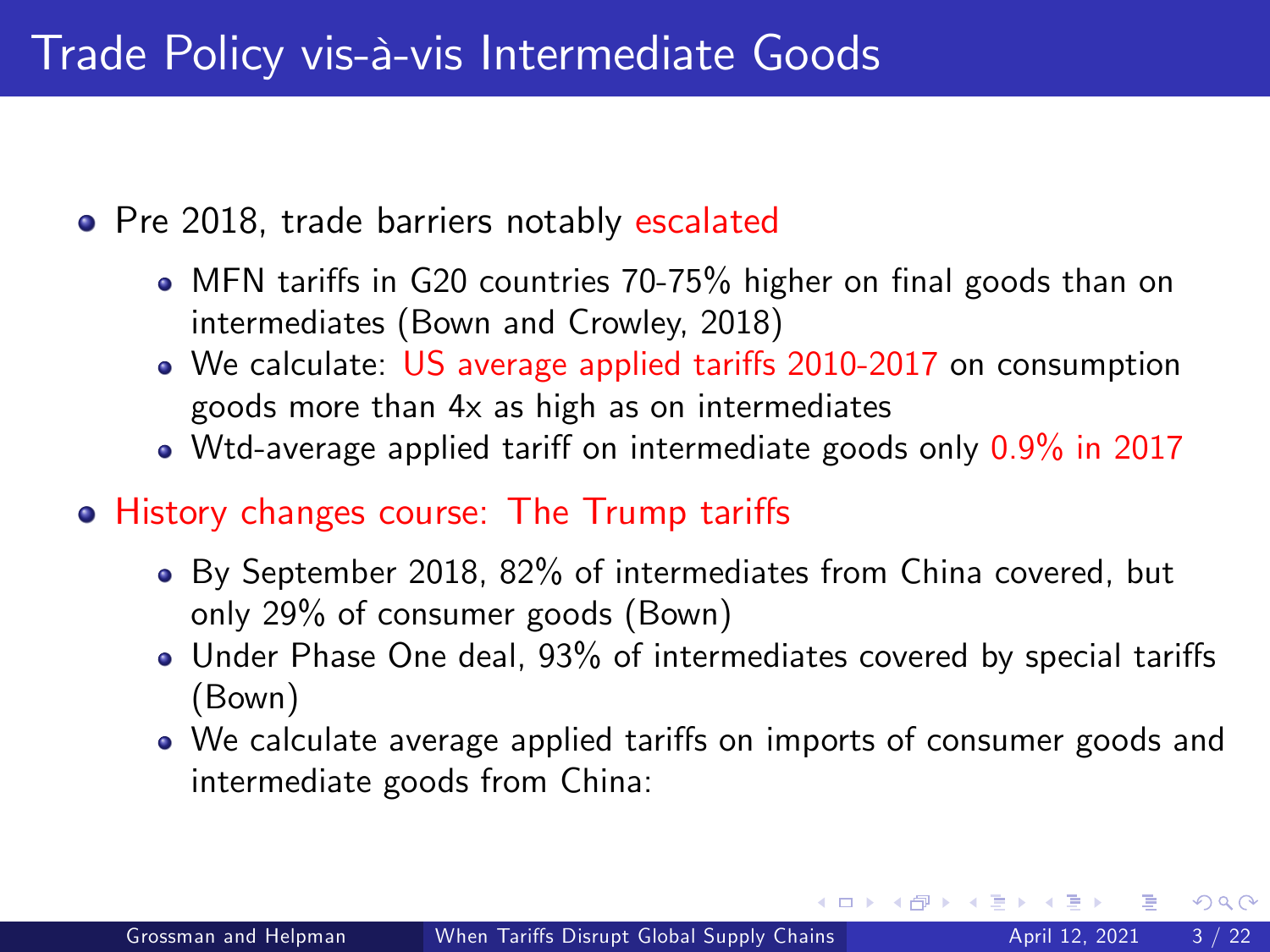## Average Tariffs Applied by US to Imports from China



 $290$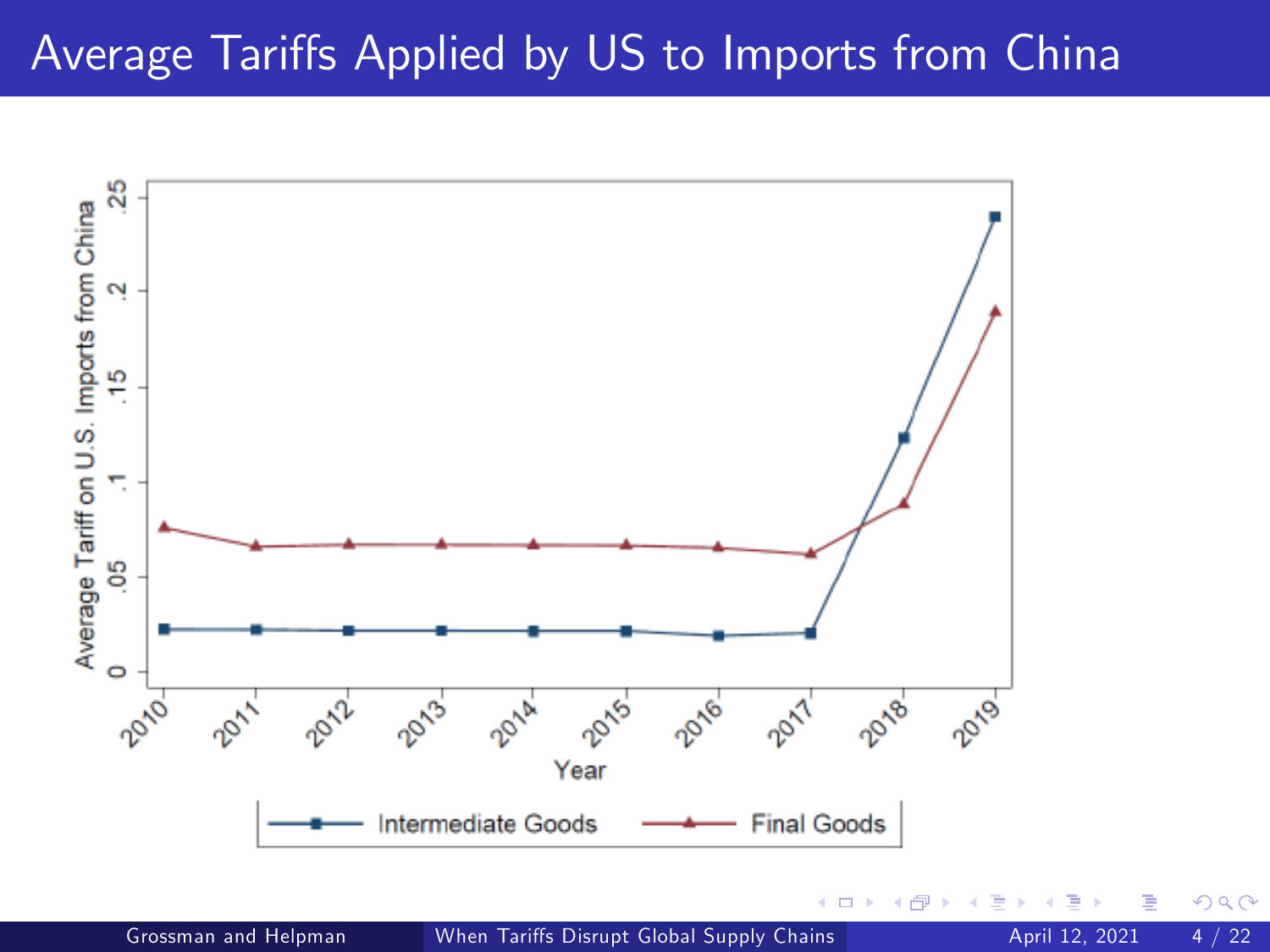# Supply Chain Disruption?

#### • Anecdotes from business press

- Shift from China to Vietnam, Thailand, Indonesia, Malaysia
- Variety of industries: electronics, furniture, hand luggage, auto parts
- Variety of large firms: Samsonite, Cisco Systems, Macy's, Ingersoll-Rand

 $200$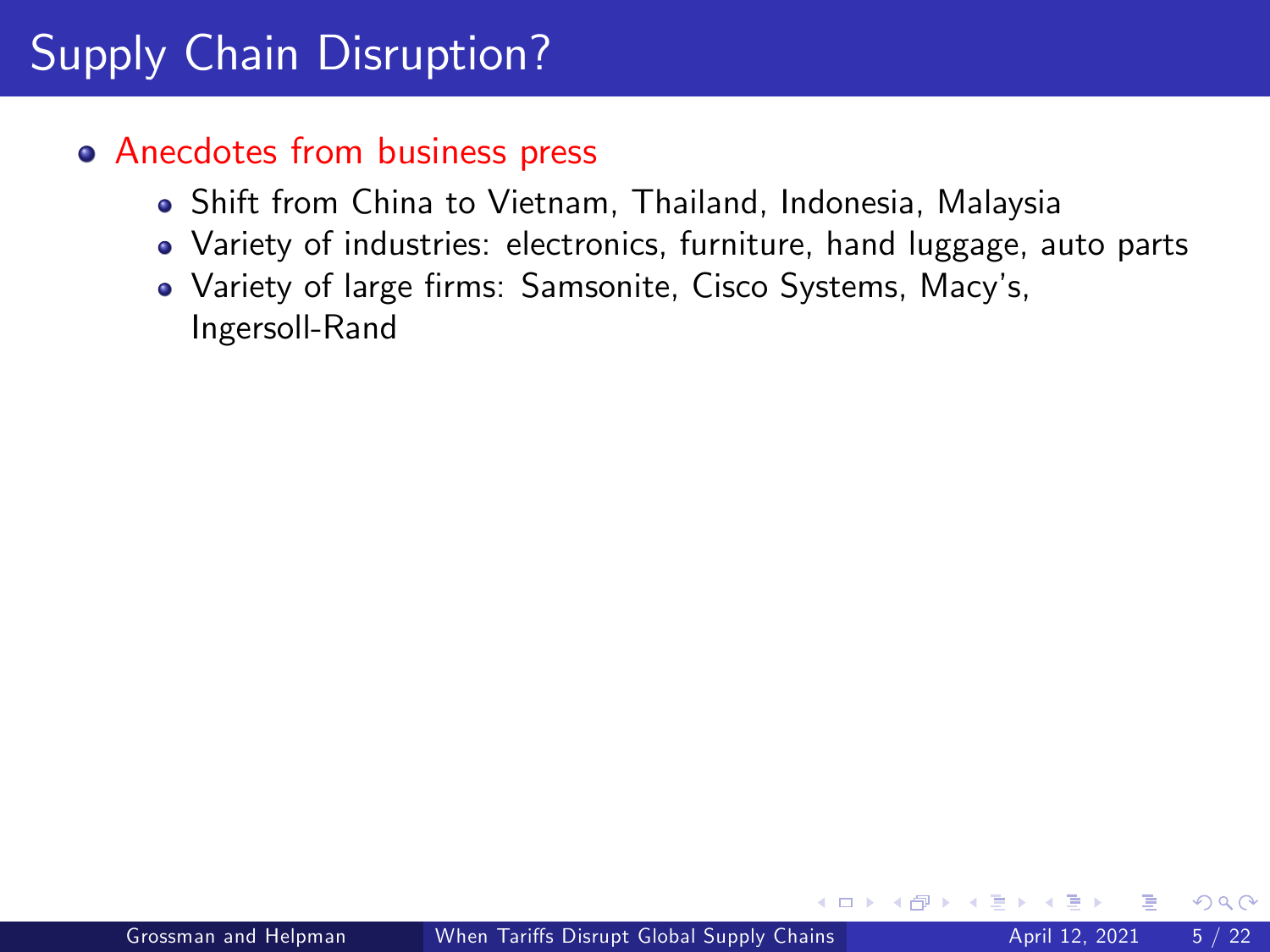# Supply Chain Disruption?

#### • Anecdotes from business press

- Shift from China to Vietnam, Thailand, Indonesia, Malaysia
- Variety of industries: electronics, furniture, hand luggage, auto parts
- Variety of large firms: Samsonite, Cisco Systems, Macy's, Ingersoll-Rand
- Diff-in-Diff Evidence of Supply Chain Disruption (à la Amiti et al.)
	- Monthly customs data for imports of intermediate goods at HTS10-country-of-origin level, January 2016 - October 2019, with product fixed effects

|                           |                       | Imports from China Imports from 13 LCCs |
|---------------------------|-----------------------|-----------------------------------------|
| Log Difference in Tariffs | $-1.609**$<br>(0.212) | $0.441*$<br>(0.224)                     |
| R Squared                 | 0.85                  | 0.84                                    |
| Obs                       | 110132                | 110132                                  |

Grossman and Helpman (When Tariffs Disrupt Global Supply Chains April 12, 2021 5/22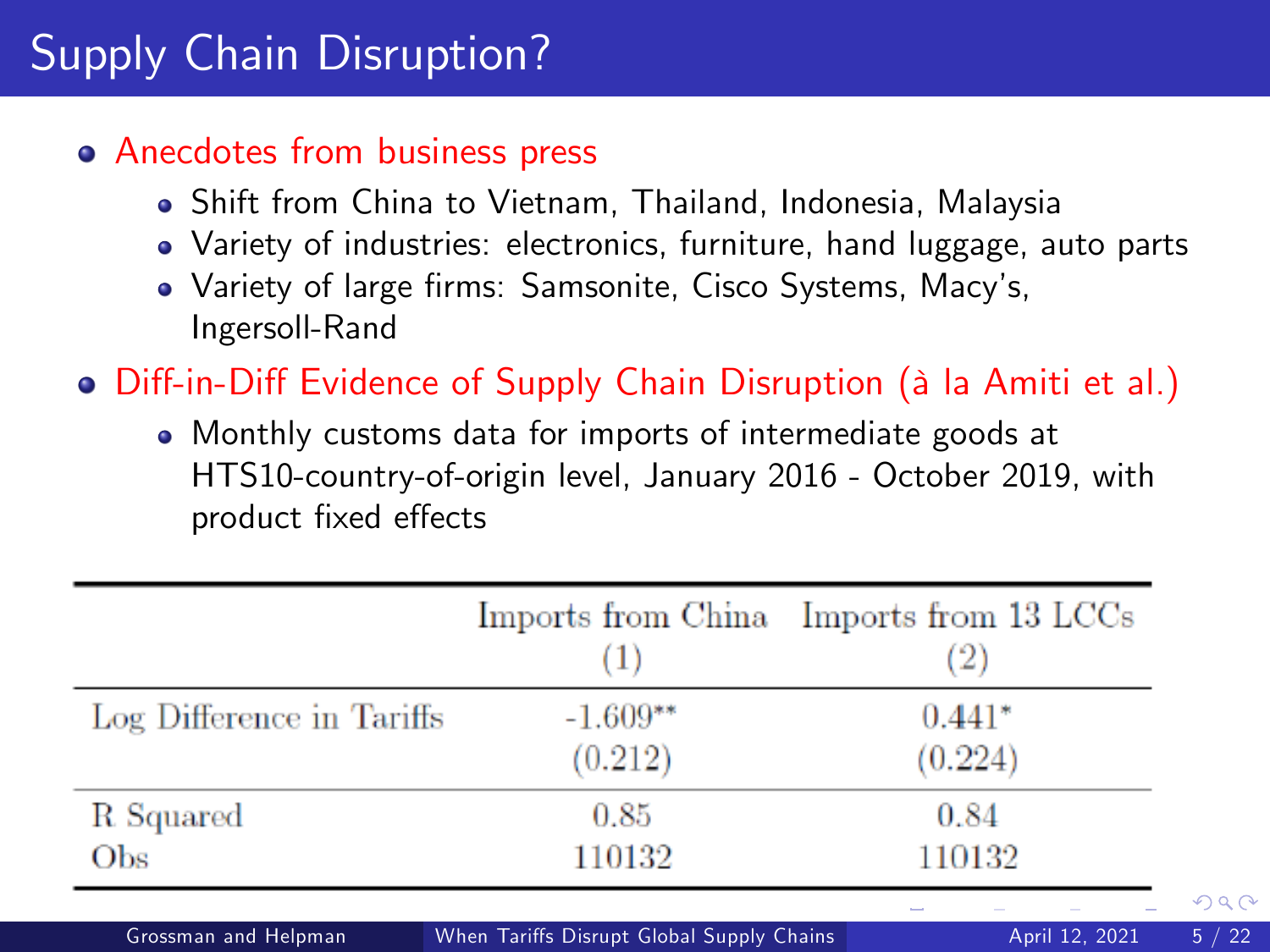- Develop model of relational supply chains with many of the defining features described by World Development Report (2020).
- Study sourcing patterns, price and welfare effects of discriminatory unanticipated tariff shocks
	- Small tari§s: do not alter ideal location for search
	- Large tariffs: ideal location shifts to another country that is free from tariffs, or to home country (reshoring)
- Complement Ornelas and Turner (2008, 2012), Ornelas, Turner and Bickwit (2021) and Antràs and Staiger (2012) on hold up problems with customized inputs; our paper focuses instead on costly search and renegotiation

 $200$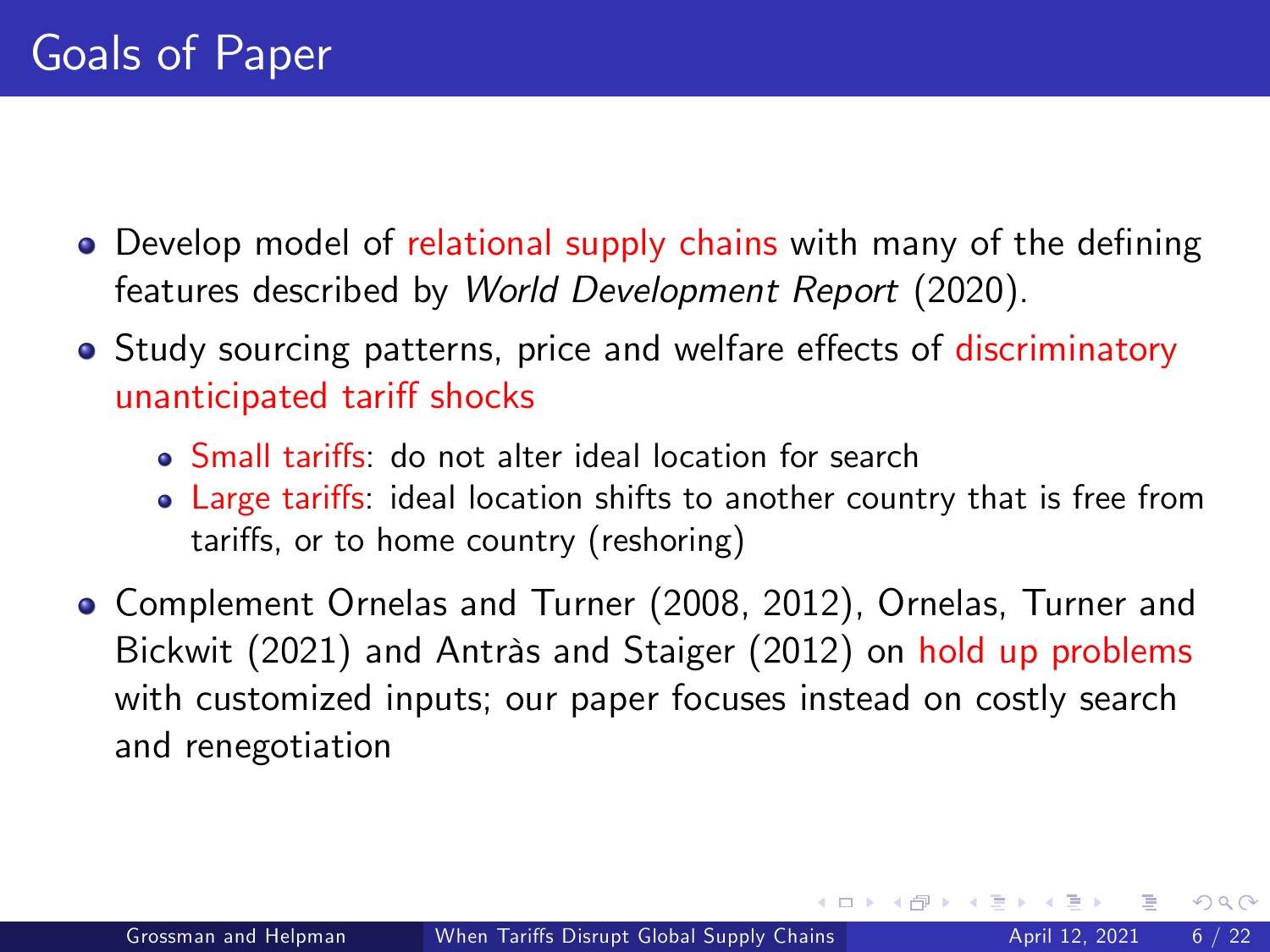### Foreign Sourcing with Search and Bargaining Model Outline

#### • Two sectors

- Homogeneous good, produced competitively with CRS
- Differentiated products, monopolistic competition, relational supply chains

### • Technology for differentiated products

- Combines labor and composite intermediate good, Cobb Douglas
- Composite requires continuum of inputs in fixed proportions
- Inputs imported from cheapest source, or produced at home

### Search and Bargaining

- A final producer pays to search for supplier of each input
- Each supplier has match-specific productivity
- Buyer can negotiate a short-term contract or resume search
- Long-run Equilibrium: Zero profits in anticipation of free trade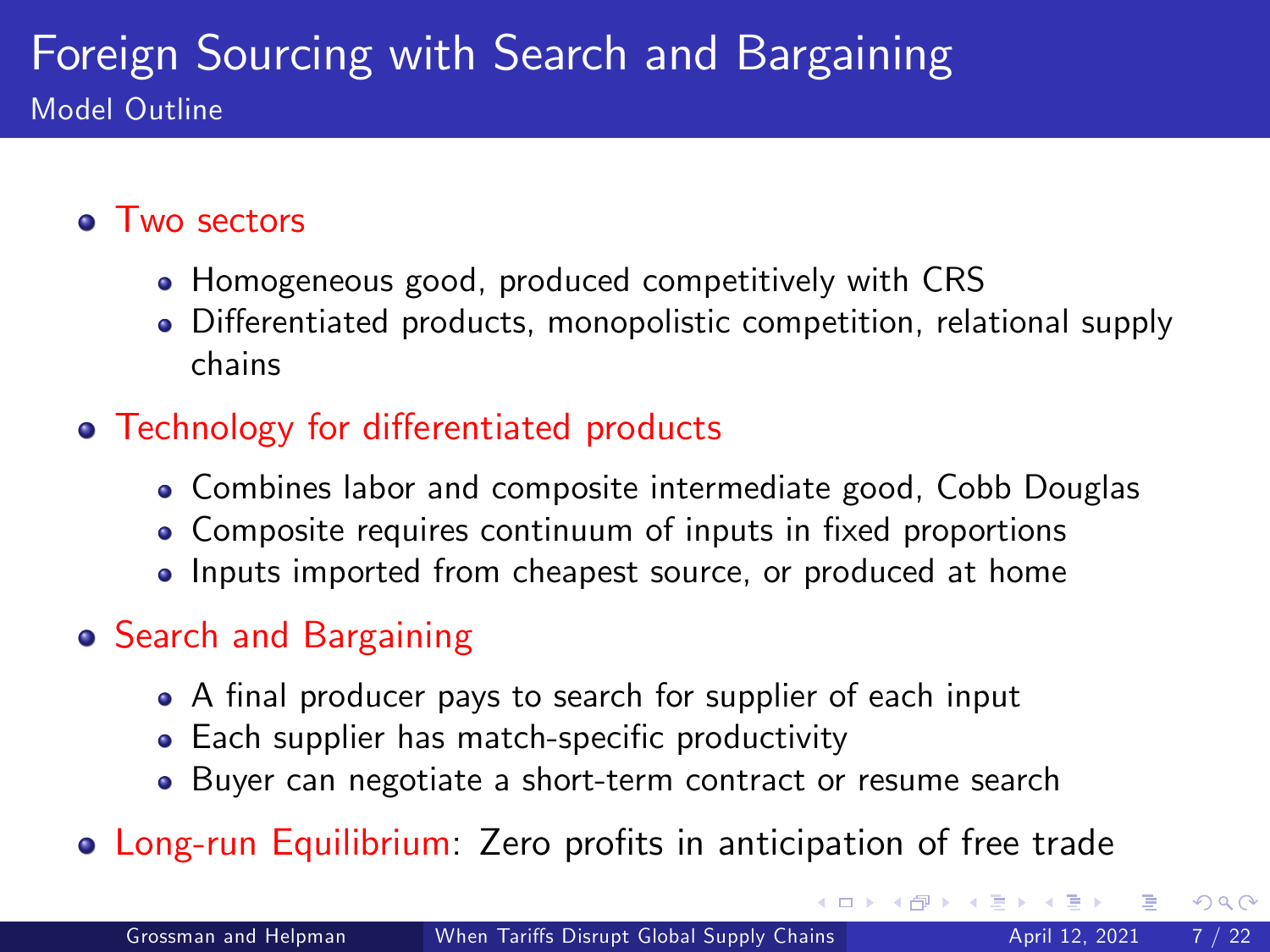### Preferences and Demand

Quasi-linear, constant elasticity, CES:

$$
\Omega\left(X,\, Y\right)=Y+U\left(X\right)
$$
\n
$$
U\left(X\right)=\begin{cases}\n\frac{\varepsilon}{\varepsilon-1}\left(X^{\frac{\varepsilon-1}{\varepsilon}}-1\right) & \text{for } \varepsilon \neq 1 \\
\log X & \text{for } \varepsilon = 1\n\end{cases}
$$
\n
$$
X=\left[\int_{0}^{n} x\left(\omega\right)^{\frac{\sigma-1}{\sigma}} d\omega\right]^{\frac{\sigma}{\sigma-1}}, \sigma > 1,
$$

 $\sigma > \varepsilon$ 

which implies that demand for each brand is increasing in price index, P

.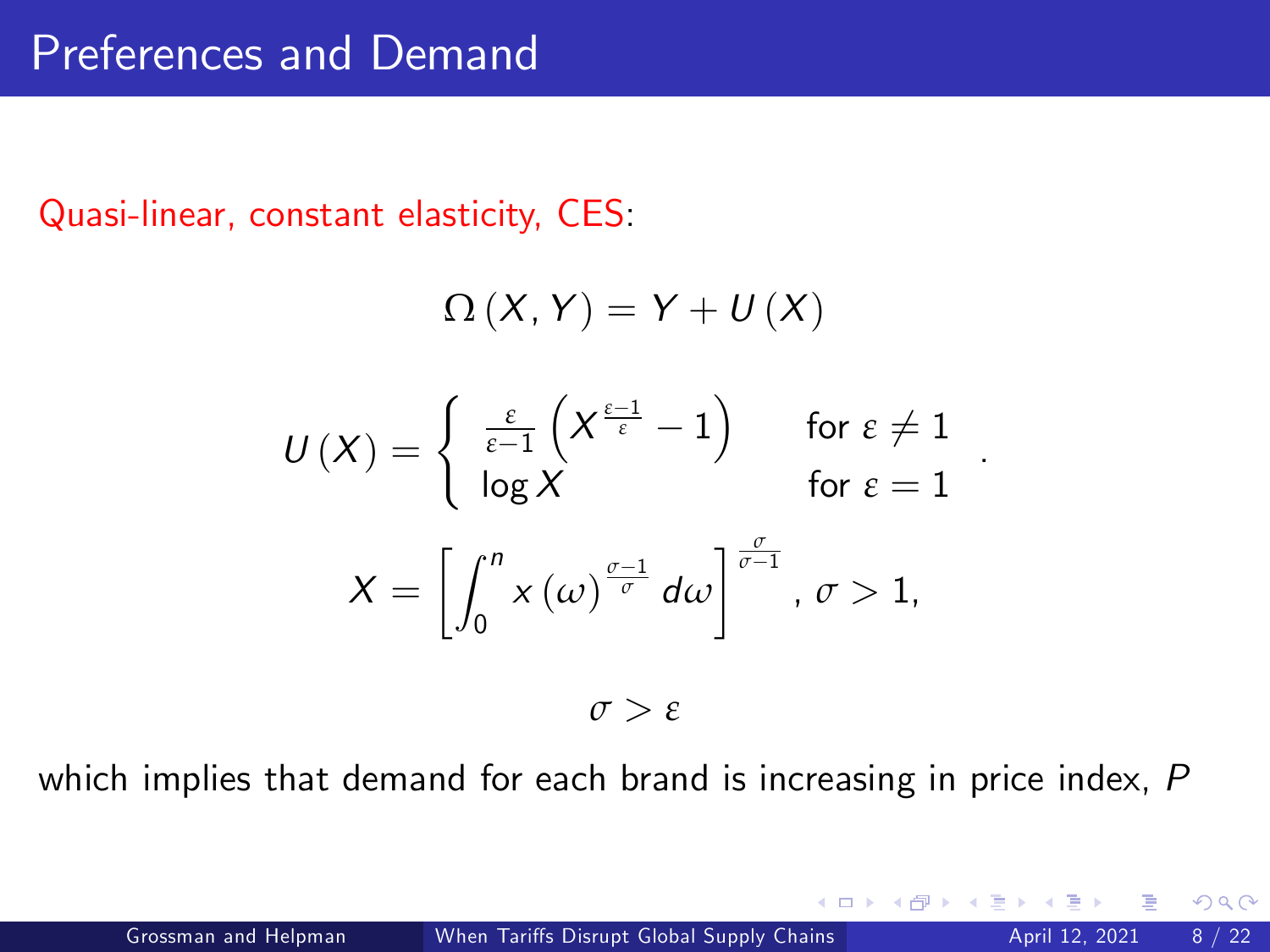Linear production of homogeneous good (or numeraire):

$$
Y=\ell_Y
$$

• Cobb-Douglas production of differentiated varieties:

$$
x=z\left(\ell,m\right)
$$

or

$$
c(\phi)=\phi^{\alpha}
$$

where  $\phi$  is marginal cost of m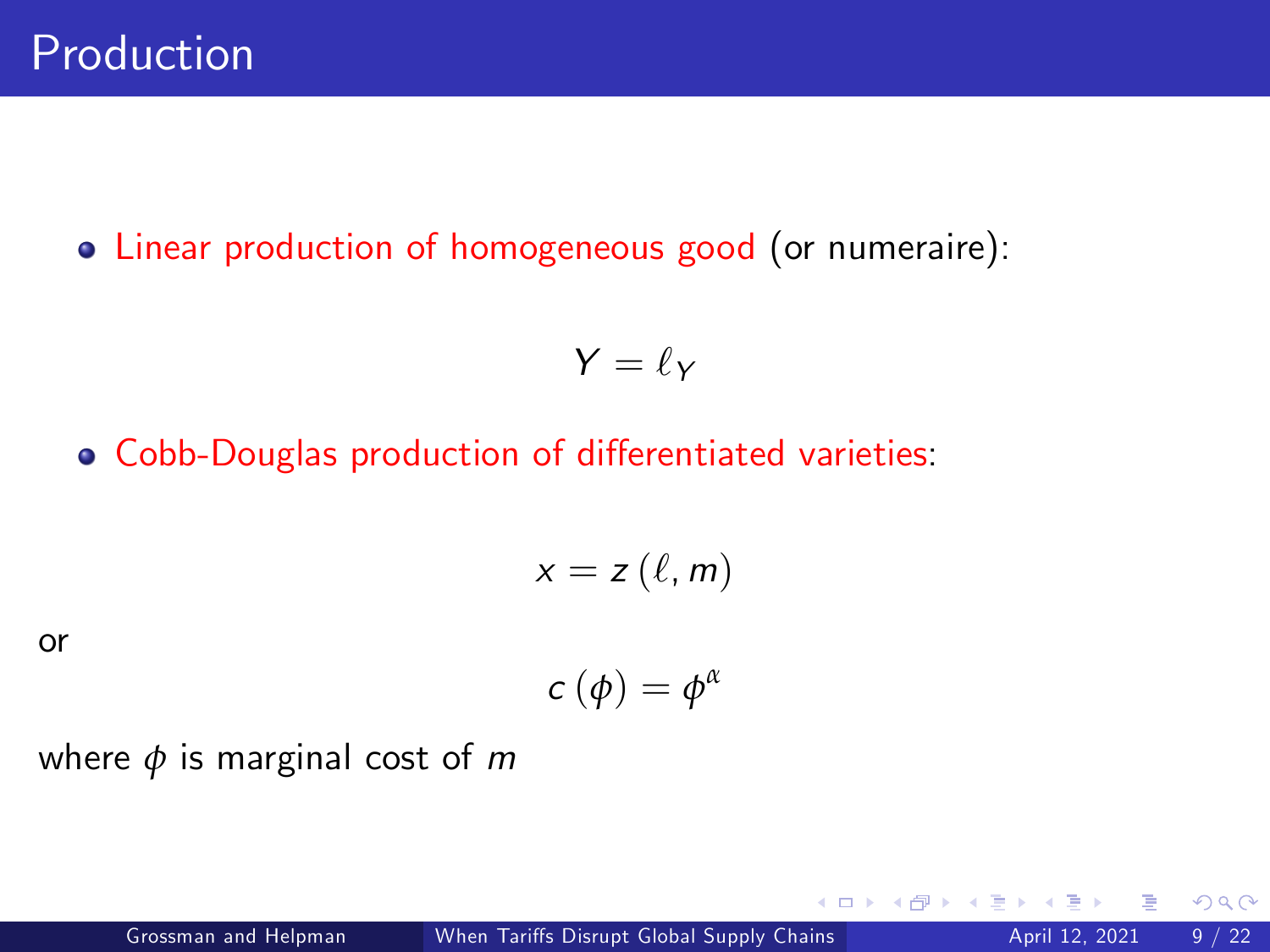- Symmetry across firms and inputs: All producers initially search in minimum wage country A
- At cost F, take draw from  $G(\cdot)$  for input  $\omega$ 
	- Learn inverse match productivity a: can produce *ω* at unit cost wa
	- Negotiate short-term contract or pay  $F$  again and take another draw
- For simplicity: Assume no time between draws
- Optimal strategy: Reservation stopping rule a for each input

Search cost:  $S(\bar{a}) = F + [1 - G(\bar{a})] S(\bar{a}) \Rightarrow$ 

$$
S\left(\bar{a}\right)=\frac{F}{G\left(\bar{a}\right)}
$$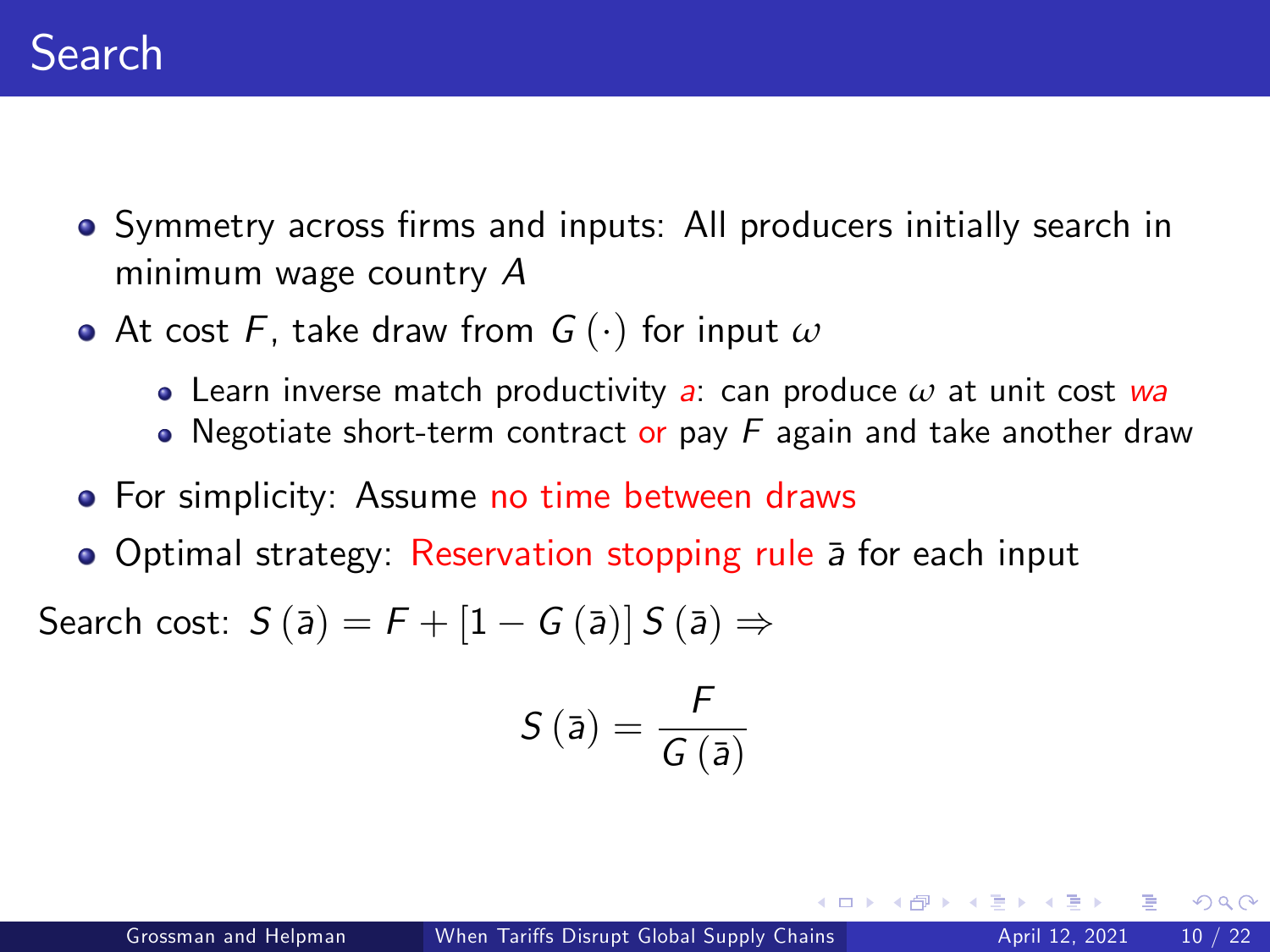## Bargaining

- Nash bargaining over per-unit price, with weights  $\beta$  and  $1 \beta$
- $\bullet$  "Nash-in-Nash": bargain separately with suppliers, take m as given
- Outside options:
	- For buyer: Resume search, find alternative supplier with expected price  $\mu_{\rho}^{}$  (ā) at expected flow cost  $f$  /  $G$  (ā)
	- For supplier: Zero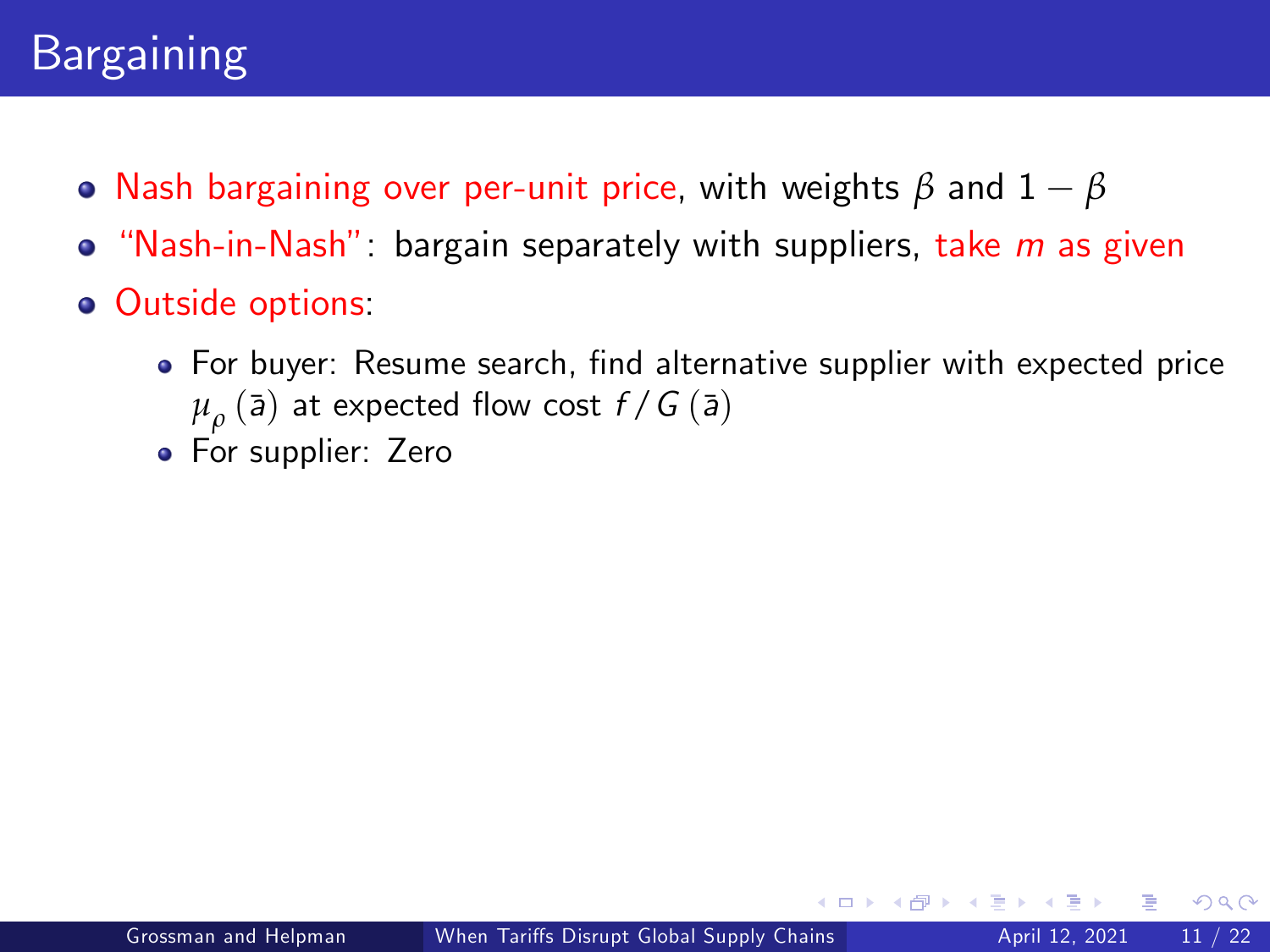- Nash bargaining over per-unit price, with weights *β* and 1 *β*
- $\bullet$  "Nash-in-Nash": bargain separately with suppliers, take m as given
- **o** Outside options:
	- For buyer: Resume search, find alternative supplier with expected price  $\mu_{\rho}^{}$  (ā) at expected flow cost  $f$  /  $G$  (ā)
	- For supplier: Zero
- $\bullet$  Total cost of m units of intermediates (including search cost):

$$
C(m) = w\mu_a(\bar{a})m + \frac{f}{\beta G(\bar{a})}
$$

Perceived marginal cost:

$$
\phi = w\mu_a(\bar{a}) \Rightarrow MC < AC
$$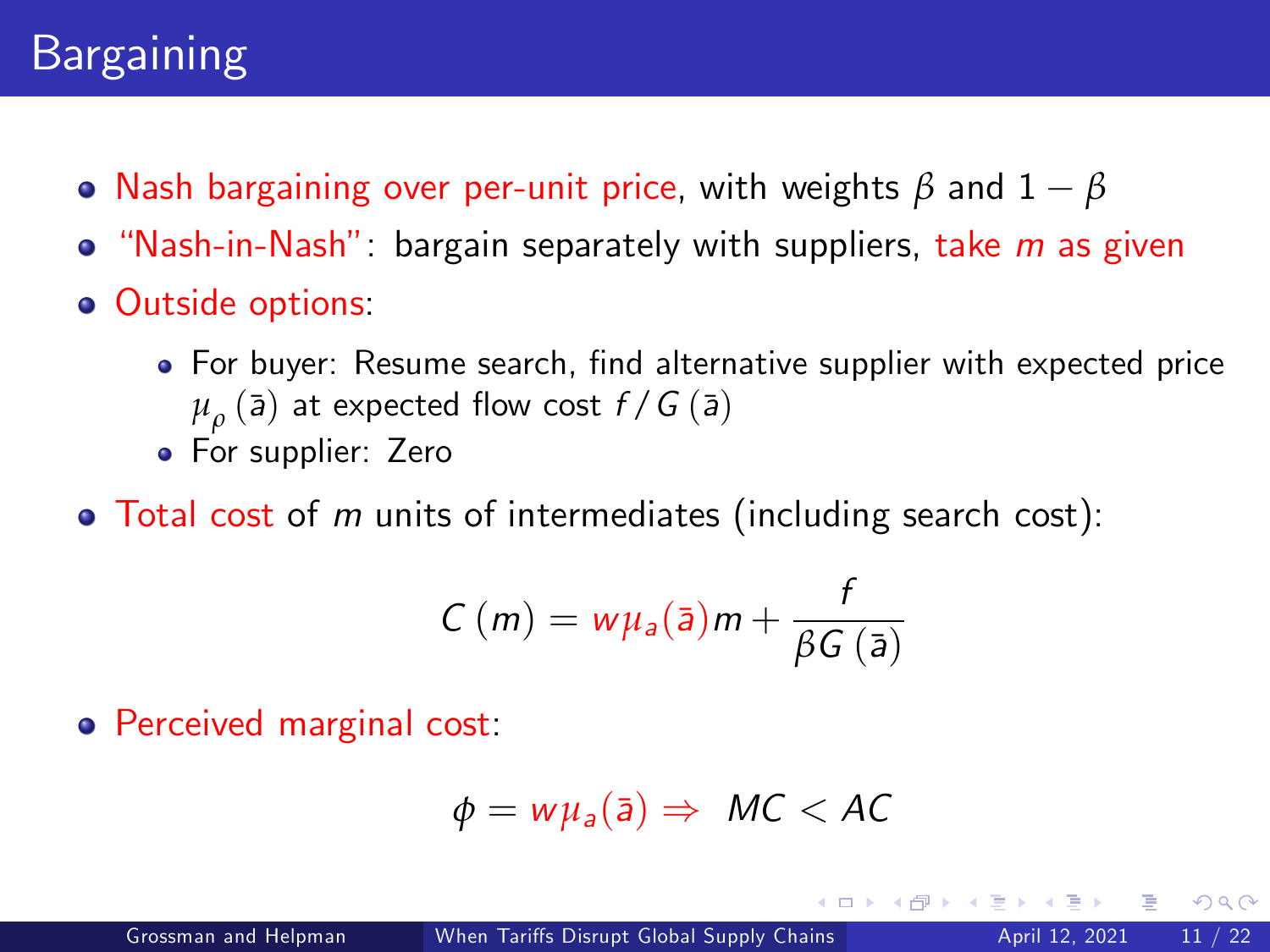## Free-Trade Equilibrium

o Optimal search trade-off:

$$
\bar{\mathsf{a}} = \arg\min_{\mathsf{a}} \frac{m w \mu_{\mathsf{a}}\left(\mathsf{a}\right) + \frac{f}{\beta G\left(\mathsf{a}\right)}
$$

- $\bullet$   $\bar{a}$  is decreasing in  $mw$ :
	- greater stake in search outcome  $\Rightarrow$  more intensive search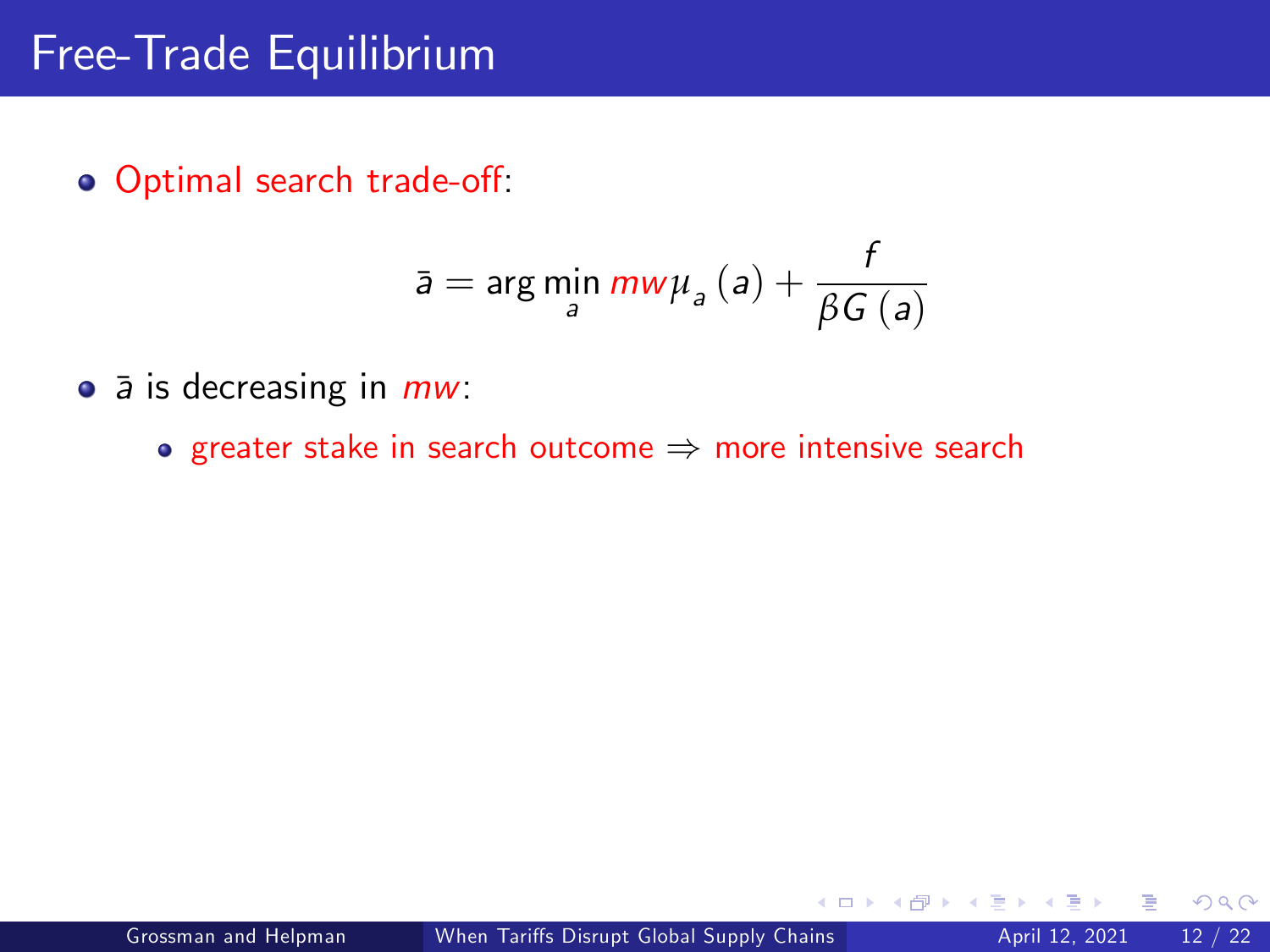o Optimal search trade-off:

$$
\bar{\mathsf{a}} = \arg\min_{\mathsf{a}} \frac{m w \mu_{\mathsf{a}}\left(\mathsf{a}\right) + \frac{f}{\beta G\left(\mathsf{a}\right)}
$$

- $\bullet$   $\bar{a}$  is decreasing in  $mw$ :
	- greater stake in search outcome  $\Rightarrow$  more intensive search
- **•** Input price after substitution of optimal search in Nash bargain:

$$
\rho(a) = \beta wa + (1 - \beta) w\bar{a}
$$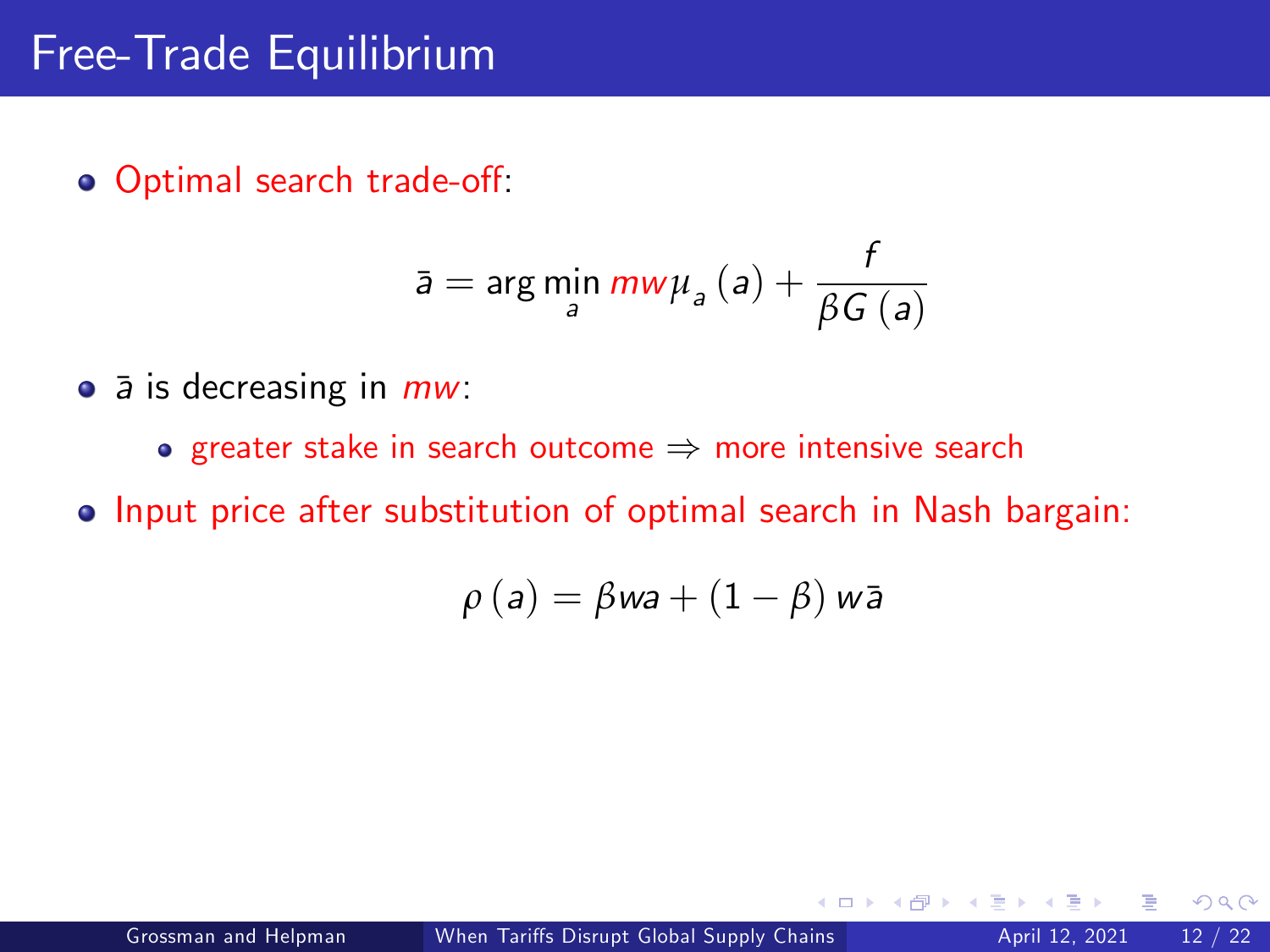o Optimal search trade-off:

$$
\bar{\mathsf{a}} = \arg\min_{\mathsf{a}}\textit{mw}\mu_{\mathsf{a}}\left(\mathsf{a}\right) + \frac{f}{\beta G\left(\mathsf{a}\right)}
$$

- $\bullet$   $\bar{a}$  is decreasing in  $mw$ :
	- **•** greater stake in search outcome  $\Rightarrow$  more intensive search
- **•** Input price after substitution of optimal search in Nash bargain:

$$
\rho(a) = \beta wa + (1 - \beta) w\bar{a}
$$

- Start tariff analysis from zero-profit equilibrium
	- Ad valorem tariff t on imports from country  $A, \tau \equiv 1 + t$
	- **Unanticipated:** *n* pre-determined in expectation of  $\tau = 1$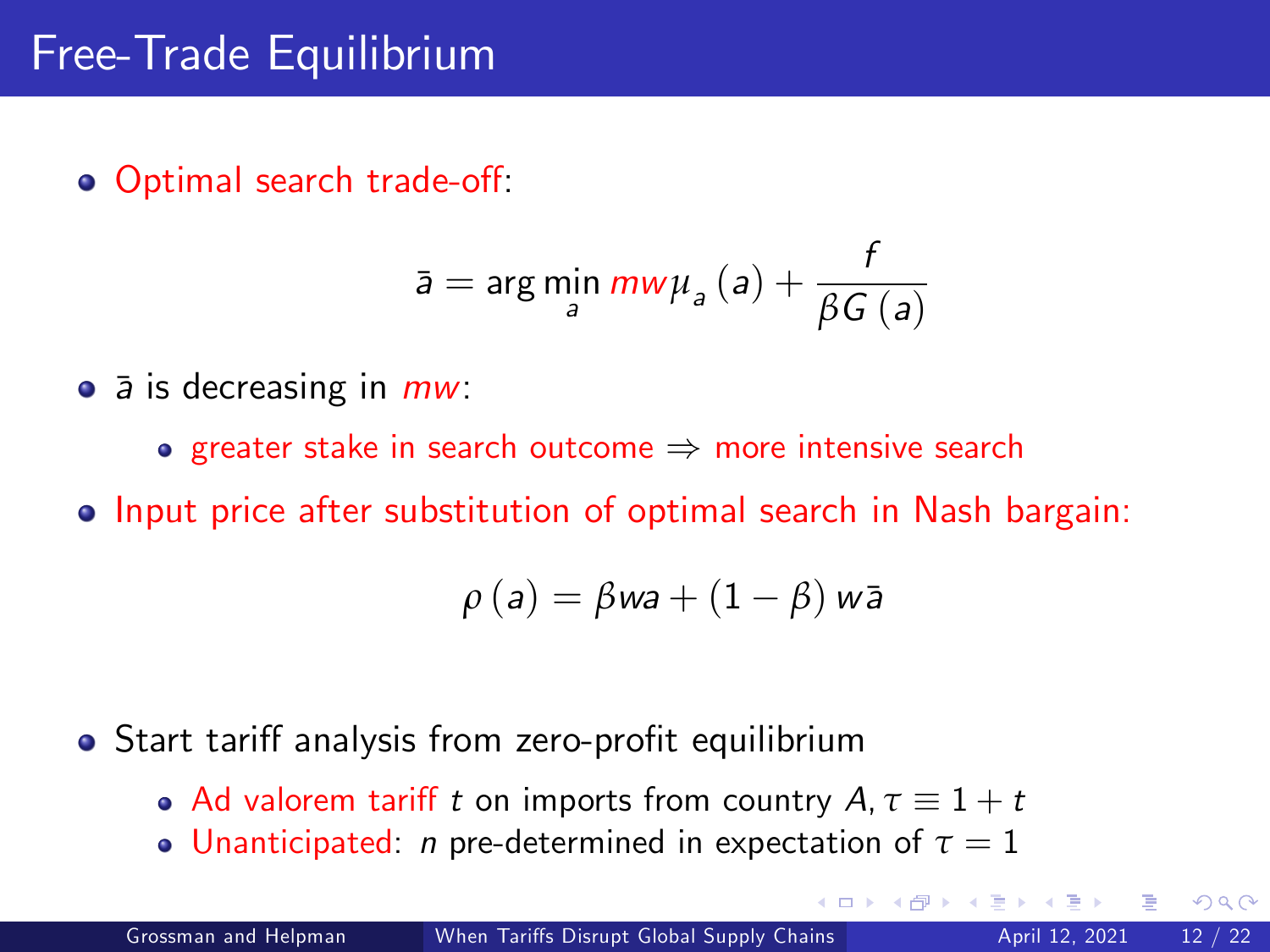|                                     | Original producers retain<br>all suppliers from country<br>A, no new entrants                                |          | Original producers replace some suppliers<br>from country A with suppliers from country<br>B, no new entrants                             | - т |
|-------------------------------------|--------------------------------------------------------------------------------------------------------------|----------|-------------------------------------------------------------------------------------------------------------------------------------------|-----|
|                                     | $W_R/W_A$                                                                                                    | $\tau_c$ |                                                                                                                                           |     |
| Elastic demand: $\varepsilon > 1$   |                                                                                                              |          |                                                                                                                                           |     |
|                                     | Original producers<br>retain all suppliers from<br>country A, new<br>entrants find suppliers<br>in country A |          | Original producers replace some<br>suppliers from country A with<br>suppliers from country B, new<br>entrants find suppliers in country B |     |
| 1                                   | $W_B/W_A$                                                                                                    |          |                                                                                                                                           |     |
| Inelastic demand: $\varepsilon < 1$ |                                                                                                              |          |                                                                                                                                           |     |

### o Small tariff:  $τ < w_B/w_A$

4 D F

∢母  $\rightarrow$ - 41 - 51 活

 $299$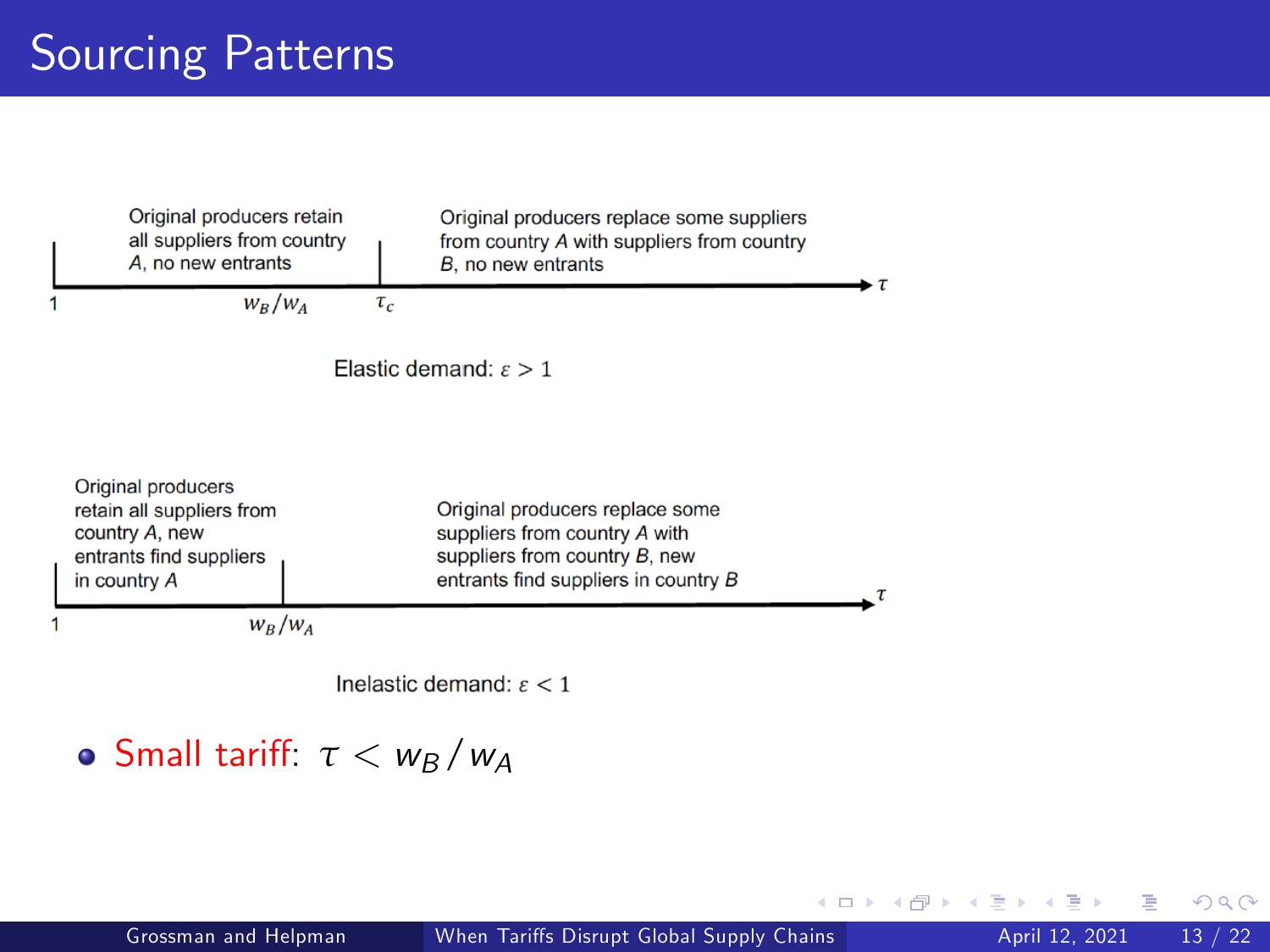# Renegotiation in Enduring Relationships (Small Tariff)

- **•** Start with "small tariff":  $\tau < w_B/w_A$ 
	- Actual and threatened searches remain in A
- Renegotiated price:

$$
\rho\left(\mathsf{a},\tau\right)=\beta\mathsf{w}\mathsf{a}+\left(1-\beta\right)\mathsf{w}\bar{\mathsf{a}}\left(\tau\right)
$$

- **•**  $\rho \downarrow$  if credible threat of more intensive search
- *ρ*  $\uparrow$  if threatend search is less discerning
- Optimal choice of a¯: decreasing in *τ*m (*τ*)
	- Input prices rise iff  $\bar{a}(\tau) > \bar{a}$
	- **•** Input prices rise iff  $\tau m(\tau) < m$  (smaller stake)
	- $\bullet$   $\tau m(\tau) < m$  iff  $\varepsilon > 1$
- These are TOT effects of tariff due to shared surplus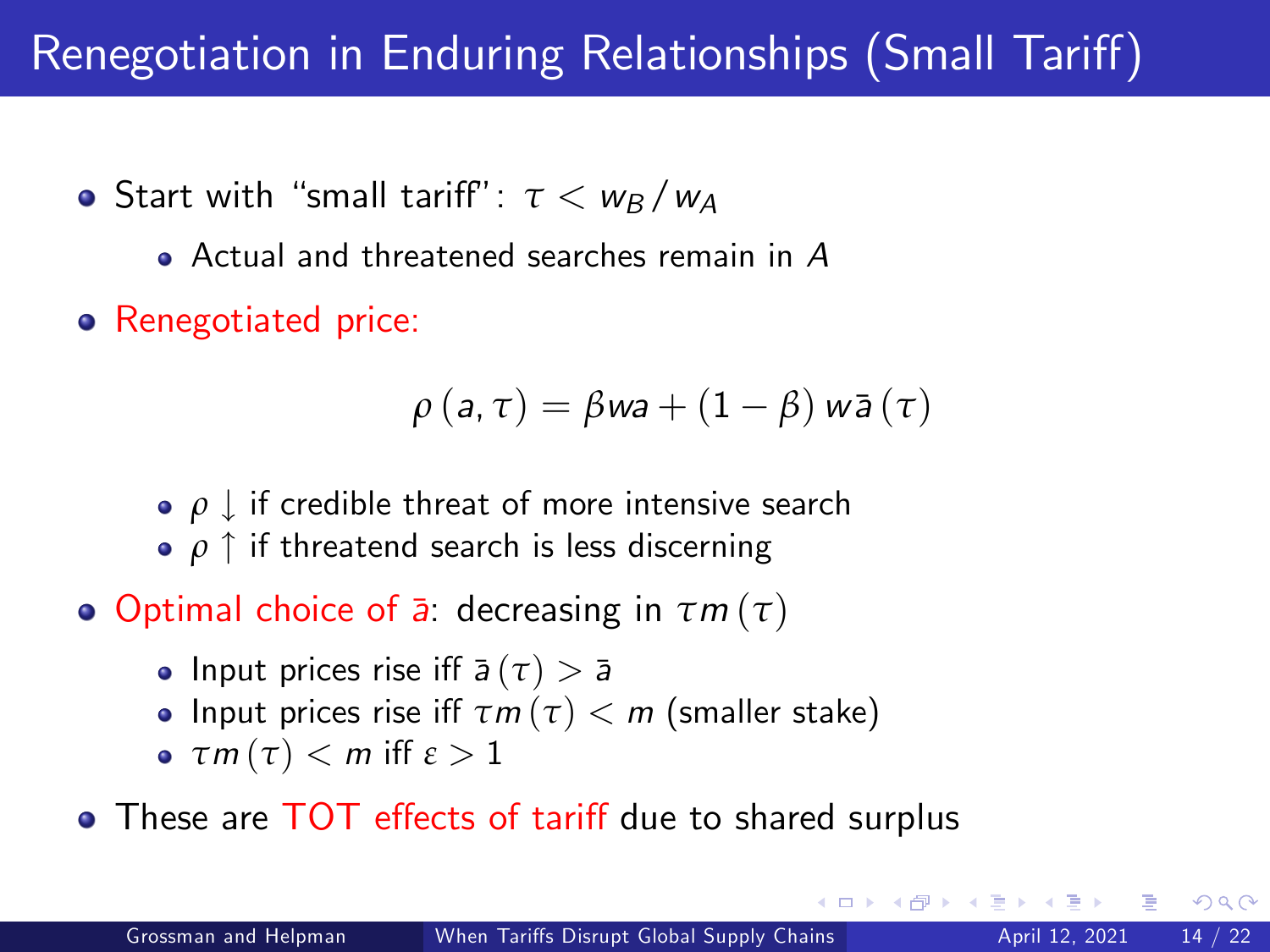# Replacing Unproductive Suppliers (Small Tariff)

- **•** Producers might choose to terminate some relationships and recommence search for these inputs
- When, if ever, do firms replace some of their initial suppliers?
	- **If**  $\varepsilon > 1$ ,  $\bar{a}(\tau) > \bar{a} \Rightarrow$  no replacement of any suppliers by original producers
	- **If**  $\varepsilon$  < 1,  $\bar{a}(\tau)$  <  $\bar{a}$  at original *n* 
		- But profitability rises, because direct effect of input tariff offset by favorable effect on competition through  $P \uparrow$
		- Tariff induces entry:  $n \uparrow$
		- Entry reduces stake in search by original producers; entry continues until  $\tau m^{\tau} = m(1)$
		- In equilibrium,  $\bar{a}(\tau) = \bar{a}(1) \Rightarrow$  no replacement of any suppliers by original producers

 $QQQ$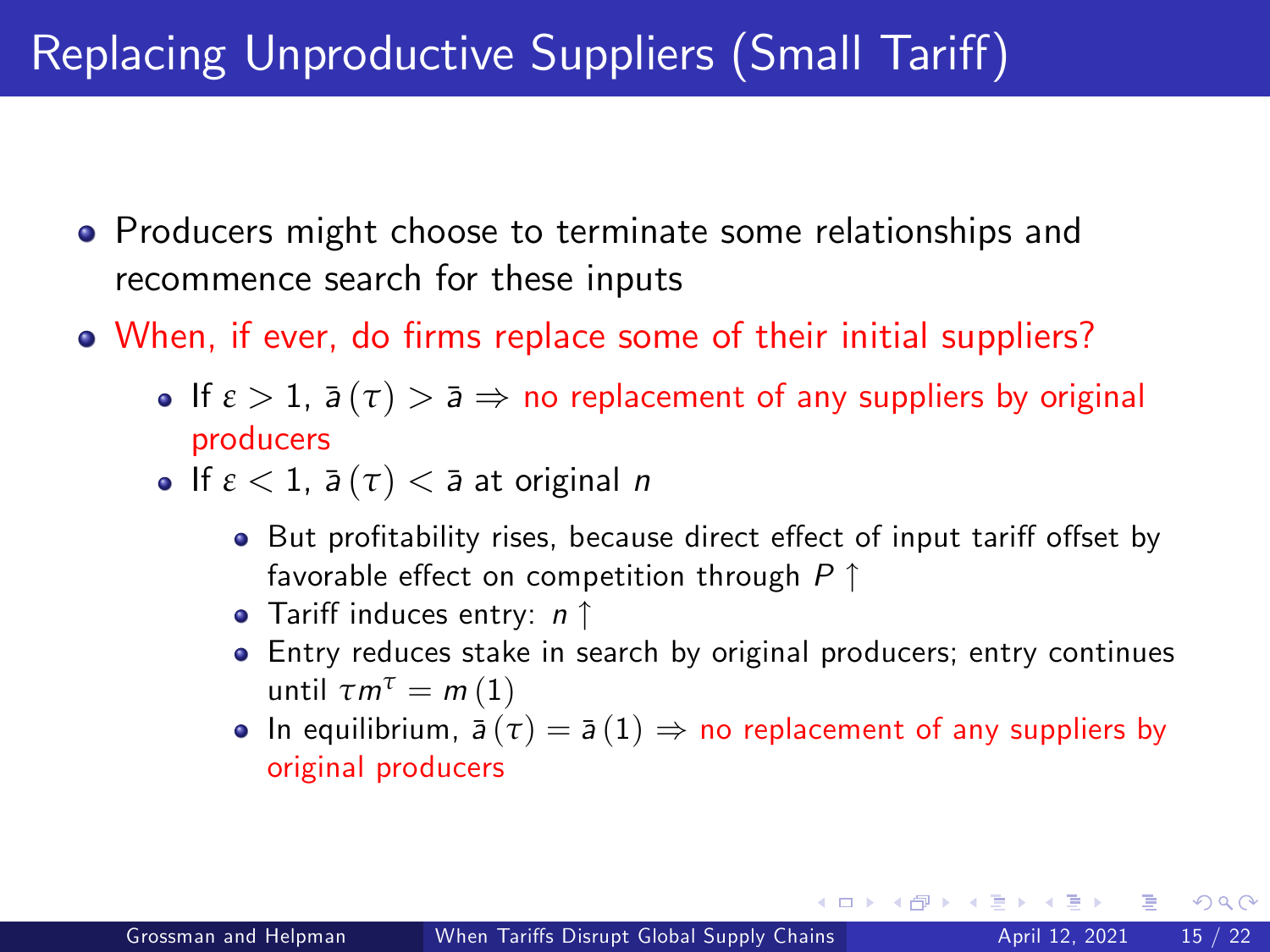## Welfare Effects of Small Tariffs: Elastic Demand

- No new searches, no entry, so no new capital costs
- Tariff payments by firm accrue as tariff revenue
- So

$$
V(\tau) = U(X^{\tau}) - n\rho^{\tau}m^{\tau} - n\ell^{\tau}
$$

• Differentiating:

$$
\frac{1}{n}\frac{dV^{\tau}}{d\tau} = \left(\frac{\sigma}{\sigma - 1} - 1\right)\frac{d\ell^{\tau}}{d\tau} + \left(\frac{\sigma}{\sigma - 1}\phi^{\tau} - \rho^{\tau}\right)\frac{dm^{\tau}}{d\tau} - m^{\tau}\frac{d\rho^{\tau}}{d\tau}
$$

- $\bullet$  Labor demand declines, m declines, terms of trade deteriorate
- Possibility of welfare enhancing tariff due to middle term  $(\phi^\tau < \rho^\tau)$ , but plausible parameter values suggest not.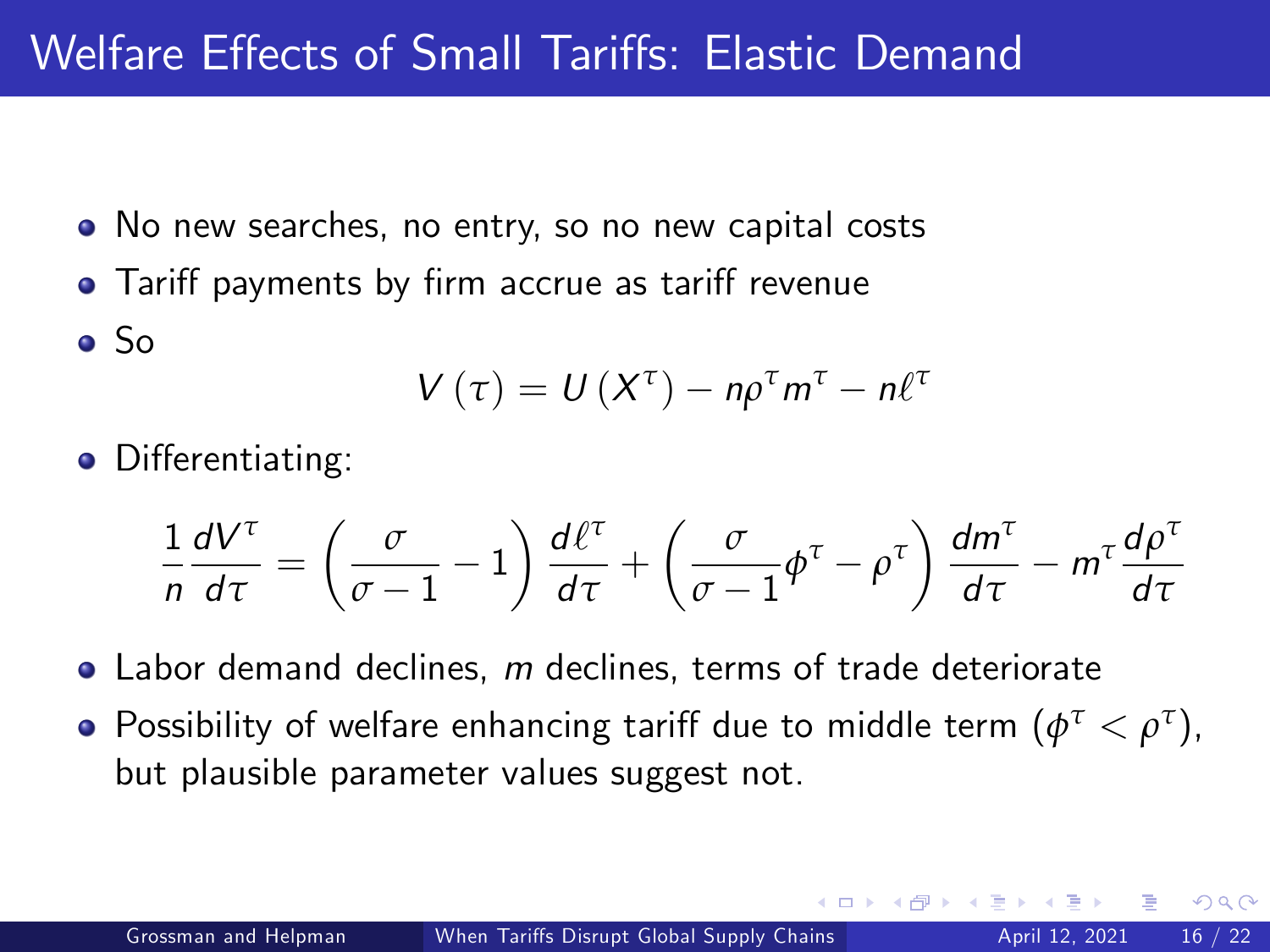## Larger Tariffs

- **o** Suppose  $w_B < \tau w_A$ 
	- Country  $B$  could be foreign country exempt from tariff (e.g., Vietnam)
	- $\bullet$  Country B could be the home country
- New searches (if any) and threatened searches take place in B
- Renegotiation with original suppliers: Suppliers share burden of tariff!
	- Consistent with Amiti et al. (2020)
	- Partial Effect: TOT improve!
- Reorganization of supply chains:
	- With *ε* > 1
		- **•** *τ* < *τ*<sub>c</sub> ⇒ no replacement (room to bargain)
		- $\bullet \tau > \tau_c \Rightarrow$  replace range of least productive suppliers
	- With *ε* < 1, replace range of least productive suppliers
	- Replacement  $\Rightarrow$  Vinerian trade diversion, harms TOT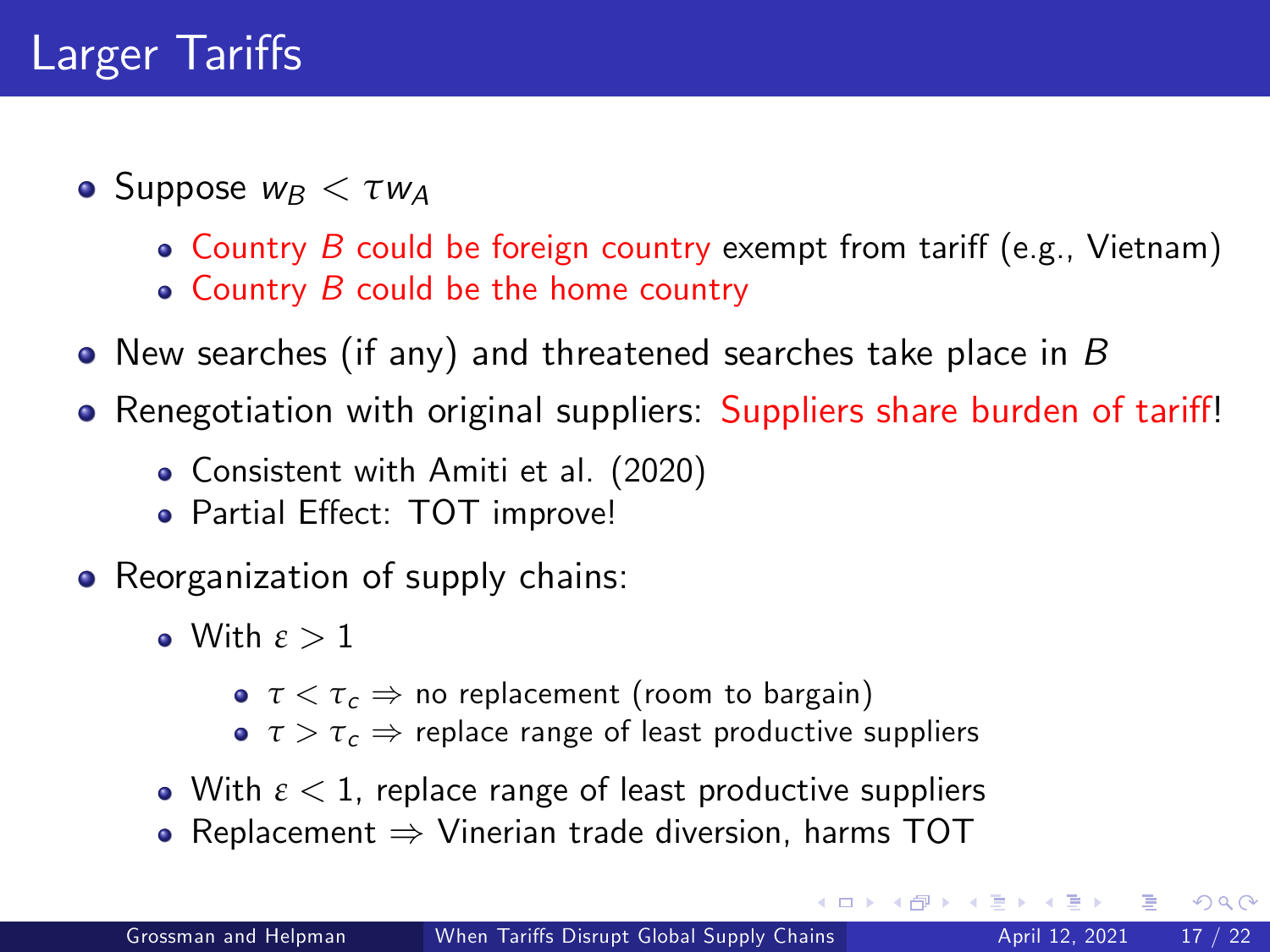## Effect of Tariffs on TOT

Elastic Demand

$$
\sigma = 5, \theta = 4, \varepsilon = 1.5, \alpha = \beta = 0.5
$$
  

$$
w_A = 0.5, w_B = 0.6
$$



Grossman and Helpman (When Tariffs Disrupt Global Supply Chains April 12, 2021 18 / 22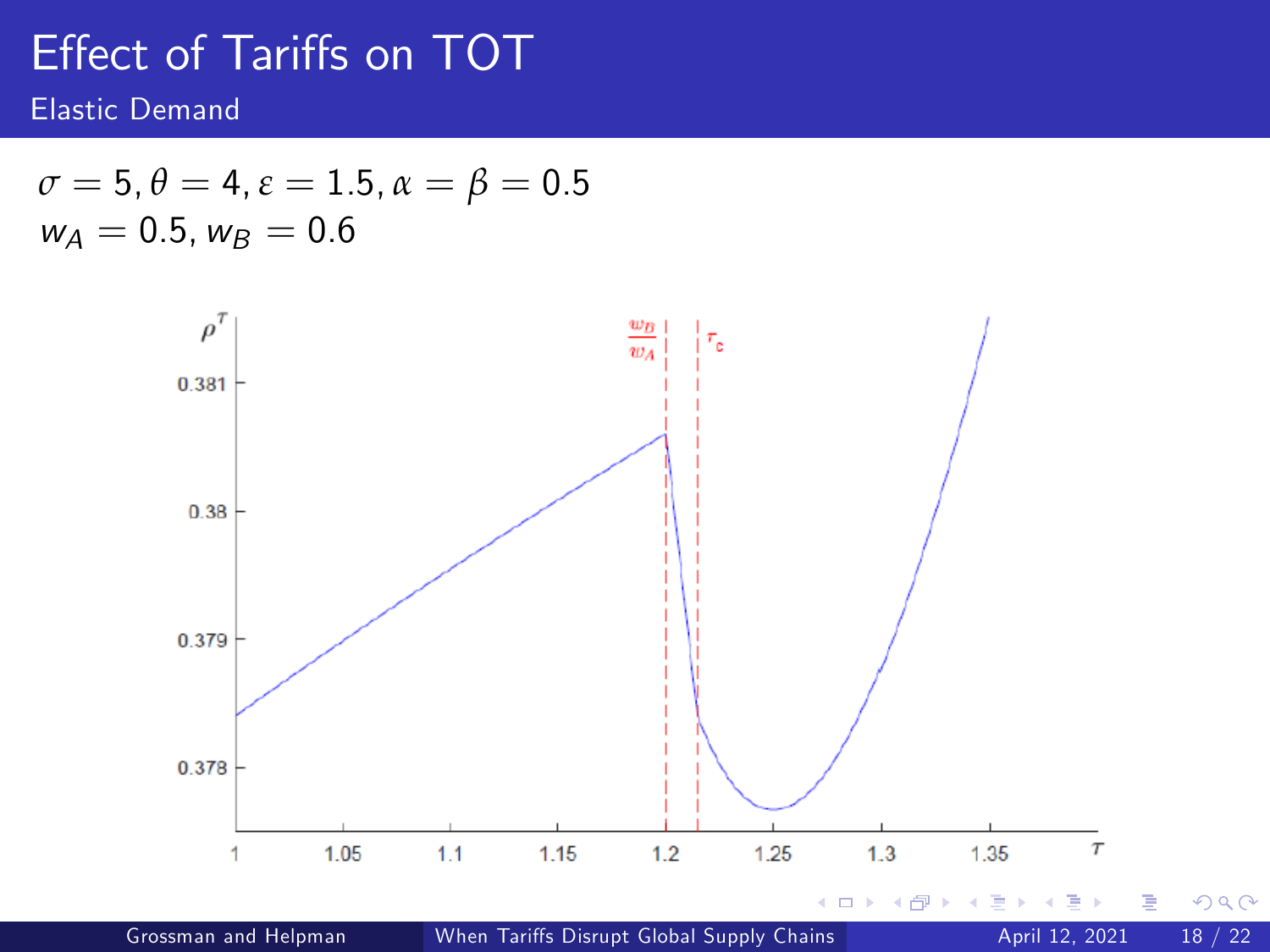## Welfare Effects of Tariffs

Elastic Demand, B is Foreign Country

$$
\begin{array}{l} \sigma=5, \theta=4, \varepsilon=1.5, \alpha=\beta=0.5 \\ w_A=0.5, w_B=0.6 \end{array}
$$



Figure: Welfare Effects of Unanticipated Tariffs: Elastic Demand

 $\Box$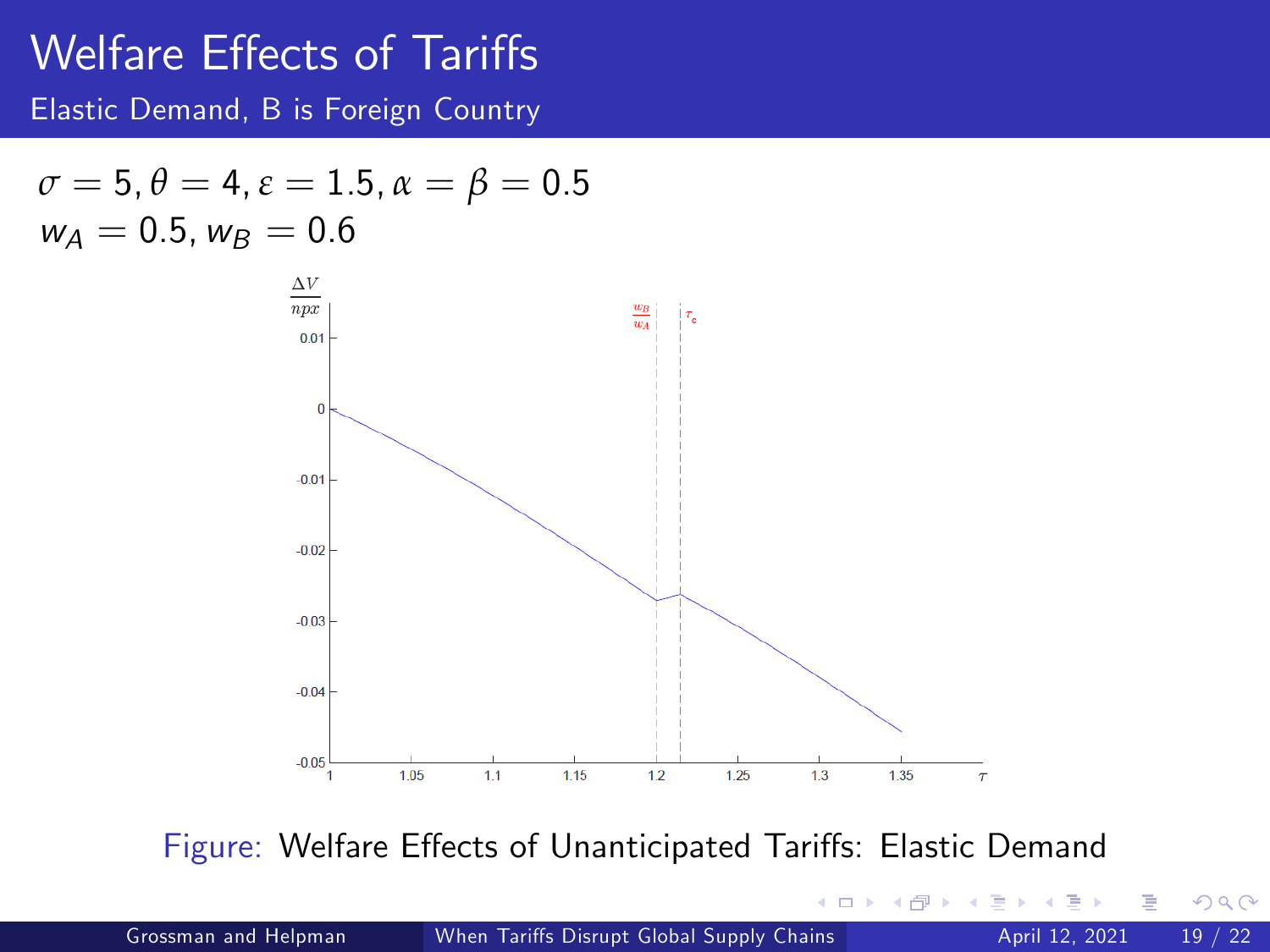### Welfare Effects of Tariffs

Inelastic Demand, B is Foreign Country

$$
\begin{array}{l} \sigma=5, \theta=4, \varepsilon=0.5, \alpha=\beta=0.5 \\ w_A=0.5, w_B=0.6 \end{array}
$$

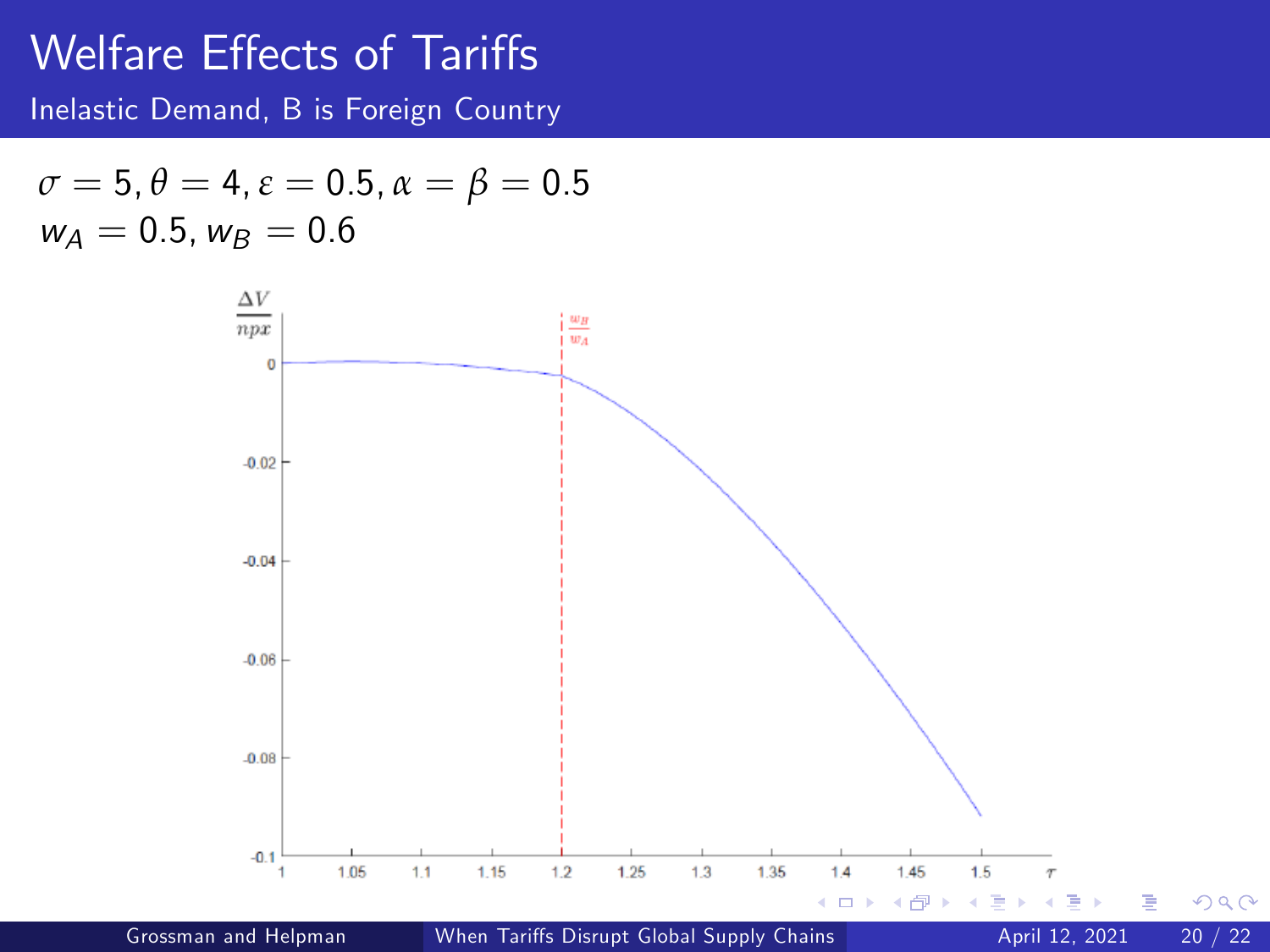### Welfare Effects of Tariffs

Inelastic Demand, Weak Bargaining Position

$$
\sigma = 5, \theta = 4, \varepsilon = 0.3, \alpha = \beta = 0.3
$$
  

$$
w_A = 0.9, w_B = 1
$$



Þ

 $299$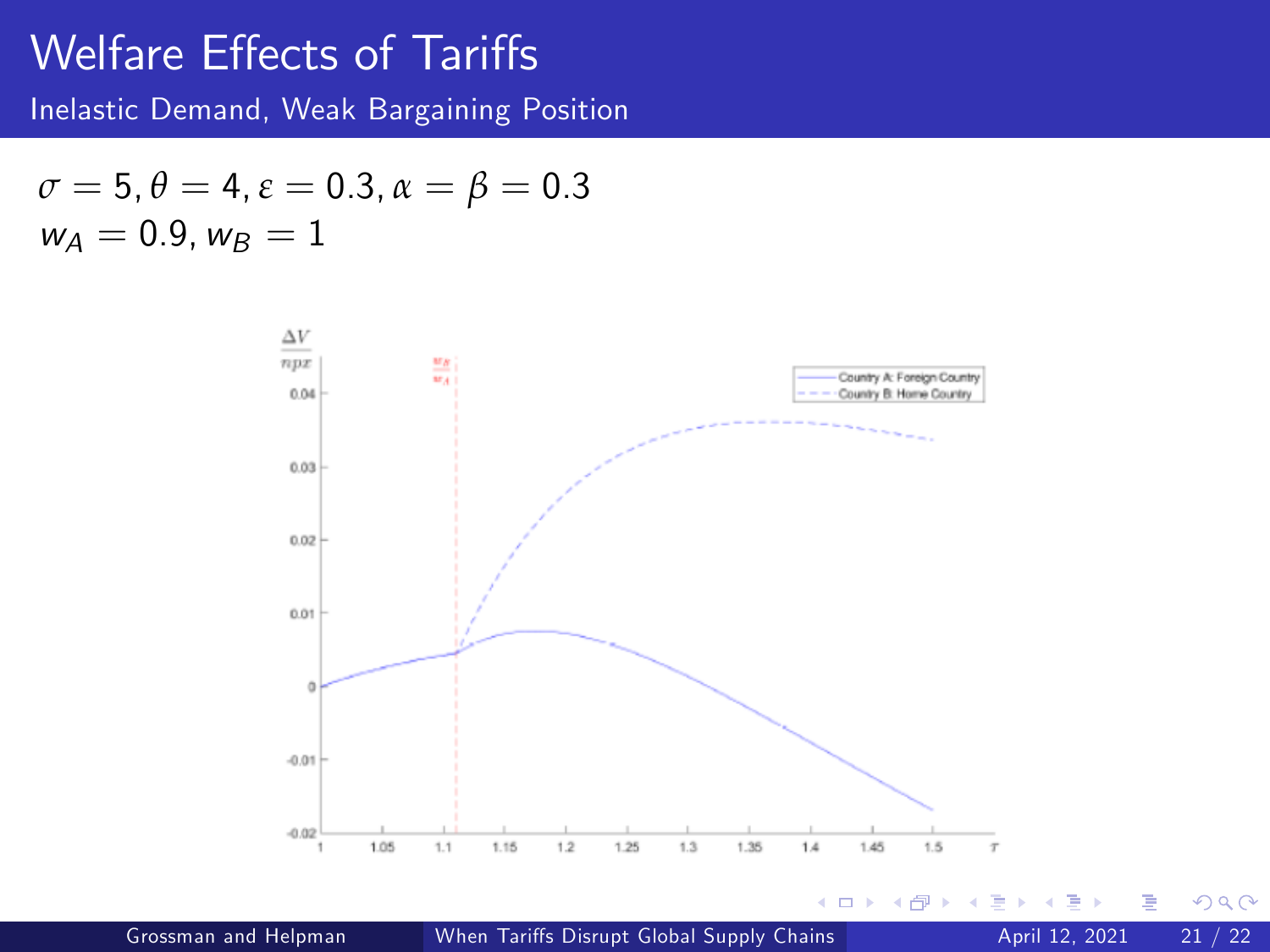#### • New mechanisms for tariffs to affect prices and welfare:

- Price negotiations conducted in shadow of renewed search. Input prices rise (fall) if incentive for search reduced (intensified)
- Bargaining drives a wedge between marginal cost of inputs as perceived by final-good producers and their true social cost  $-$  due to independent bargaining with myriad suppliers
- Large tariffs can generate Vinerian trade diversion; part of the cost ìhiddenî in extra search costs